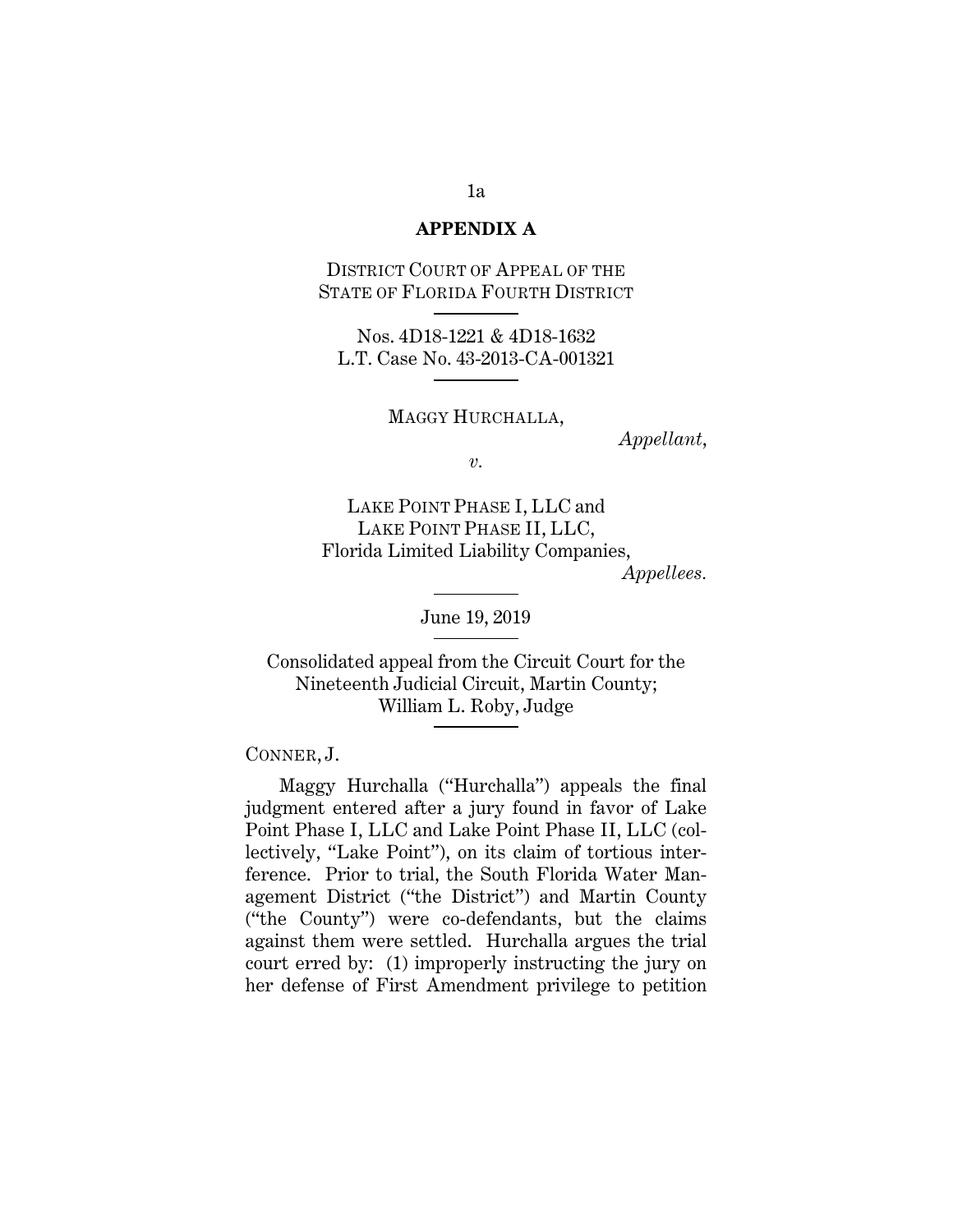the government; (2) entering the judgment against her when the evidence was insufficient to defeat her First Amendment privilege; (3) improperly instructing the jury on her defense of common law privilege to make statements to a governmental entity for mutual and public interest; (4) entering the judgment against her when the evidence was insufficient to defeat her common law privilege; (5) denying her motion for judgment notwithstanding the verdict (contending insufficient evidence of breach, causation, and damages); (6) giving an adverse inference jury instruction; and (7) ordering her to pay attorneys' fees as a sanction. We affirm on the issues regarding the First Amendment and common law privileges and explain our analysis. We affirm as to the other issues raised without discussion.

As to the jury instructions regarding the privilege defenses, we determine there was no reversible error. As to the evidentiary arguments, we determine that the jury was presented with sufficient evidence to conclude the privileges were negated by malice on the part of Hurchalla.

## *Background*

This appeal involves a 2,266-acre tract of land in Martin County ("the Property"). The previous owners of the Property planned to develop a subdivision of twenty-acre "ranchettes," for which the County issued a development order ("the Development Order") for a large segment of the Property. The Development Order allowed the owners to mine limestone from the Property. When the real estate market started to decline in 2008, the previous owners looked to sell the Property. They contacted the District about buying the Property. The Property was of value to the District because of its unique location at the intersection of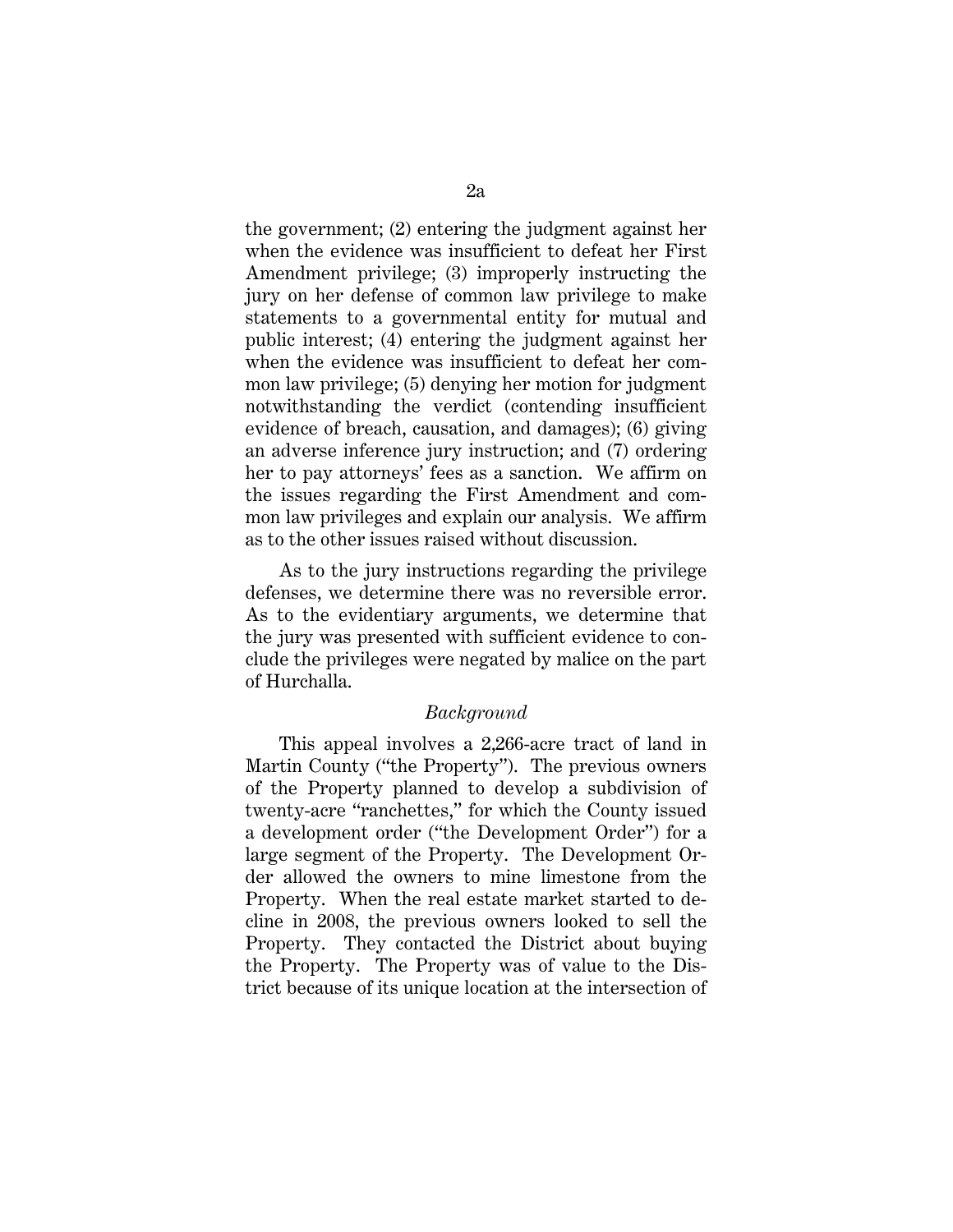three different water basins and its potential for storing, cleansing, and then conveying water to different areas. However, the District was not able to acquire the funding to purchase the Property in a timely manner. Since Lake Point had been a contractor building on the Property for the previous owners, it "realized that there was a very economical limestone on the [P]roperty" that the company could use for its heavy highway construction business, so it purchased the Property.

Lake Point approached the District with a concept for a public-private partnership to construct a stormwater treatment project ("the Project") on the Property. After the District oversaw an in-depth due diligence investigation, Lake Point and the District entered into an agreement titled "Acquisition and Development Agreement for Public Works Project" ("the ADA") in November 2008. The ADA addressed the Project in two phases, Phase I and Phase II, based on the fact that a portion of the Property was under the Development Order. As to the Phase I parcel, mining would continue under the Development Order. As to the Phase II parcel, which was not under the Development Order, it was contemplated that Lake Point would conduct mining to create stormwater treatment facilities, but as to that parcel, mining permits would be obtained from both the Florida Department of Environmental Protection ("FDEP") and the Army Corps of Engineers ("the Corps"). The Project envisioned that excavation of limestone would create the stormwater management lakes that could be used by the District for water storage and conveyance purposes. The agreement required Lake Point to donate the Property to the District in phases over a 20-year period, as Lake Point mined limestone from the property. Because the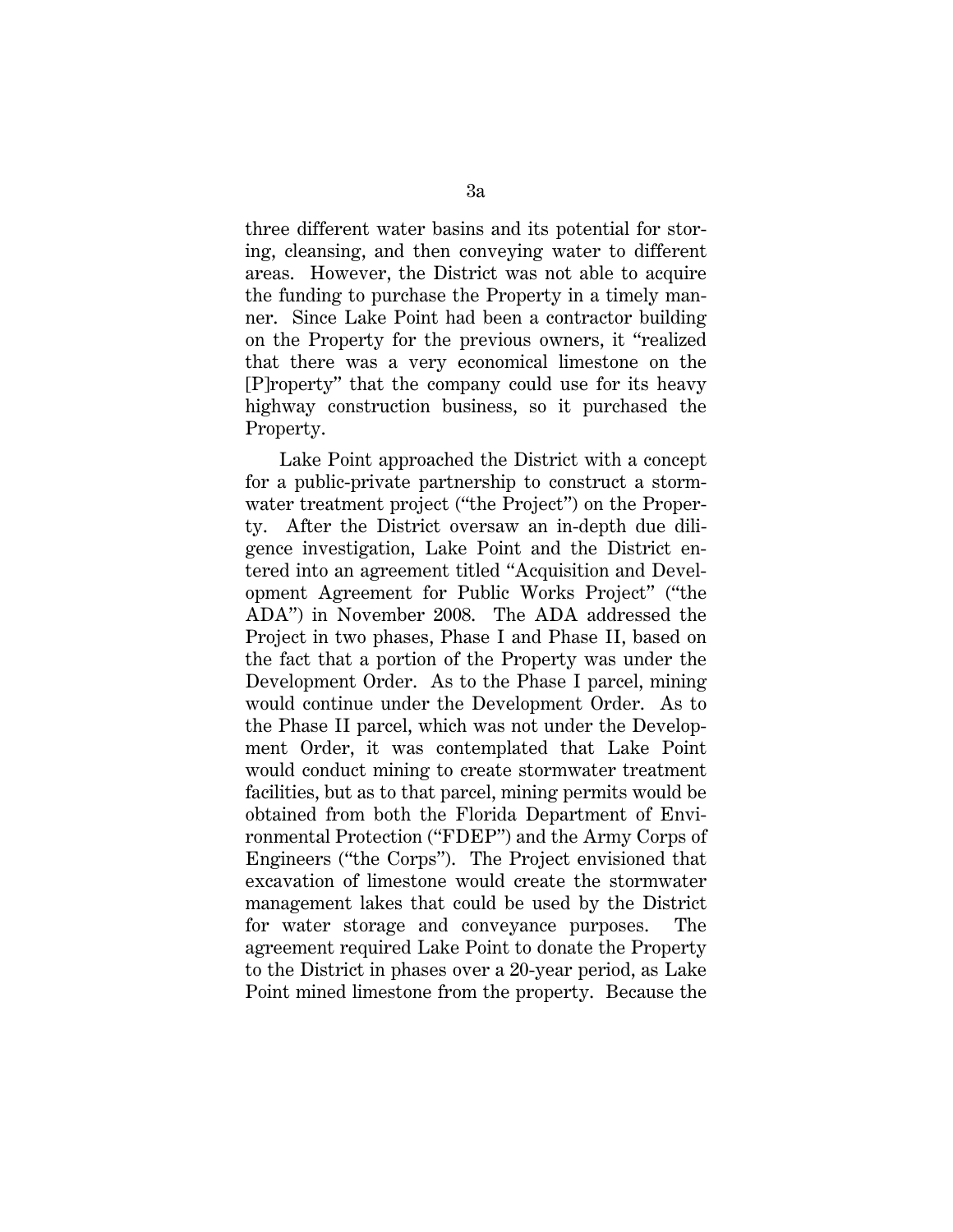Development Order was an encumbrance on the Property, the ADA provided that Lake Point would have the Development Order vacated as to the portions of the Phase I parcel donated to the District.

Since the County was a necessary player in accomplishing the Project, the District and the County entered into an interlocal agreement ("the Interlocal Agreement") for the Project in May 2009. The Interlocal Agreement expressly acknowledged the Project's numerous "water related benefits." Mirroring the ADA, the Interlocal Agreement required that the Development Order (authorizing mining) had to be vacated as to any portion of the Phase I parcel donated to the District. The County expressly agreed that it would take no action to otherwise create any encumbrances on the Property. The agreement also provided that until portions of the Property were donated to the District, the Development Order would remain in full force and effect.

The Interlocal Agreement also allowed Lake Point to mine limestone on the Phase II portion of the Property, if it obtained permits from both the FDEP and the Corps. Once Lake Point obtained those permits, additional permission from the County to mine the Phase II parcel was not required because the Project qualified as an exempt public stormwater project. The Interlocal Agreement also provided that Lake Point would pay the County an annual monetary contribution based on the amount of limestone mined.

Over the next several years, Lake Point worked to implement the Project. Lake Point commissioned additional engineering reports to ensure the Project's success. It applied for and obtained the necessary mining permits from the FDEP and the Corps. During this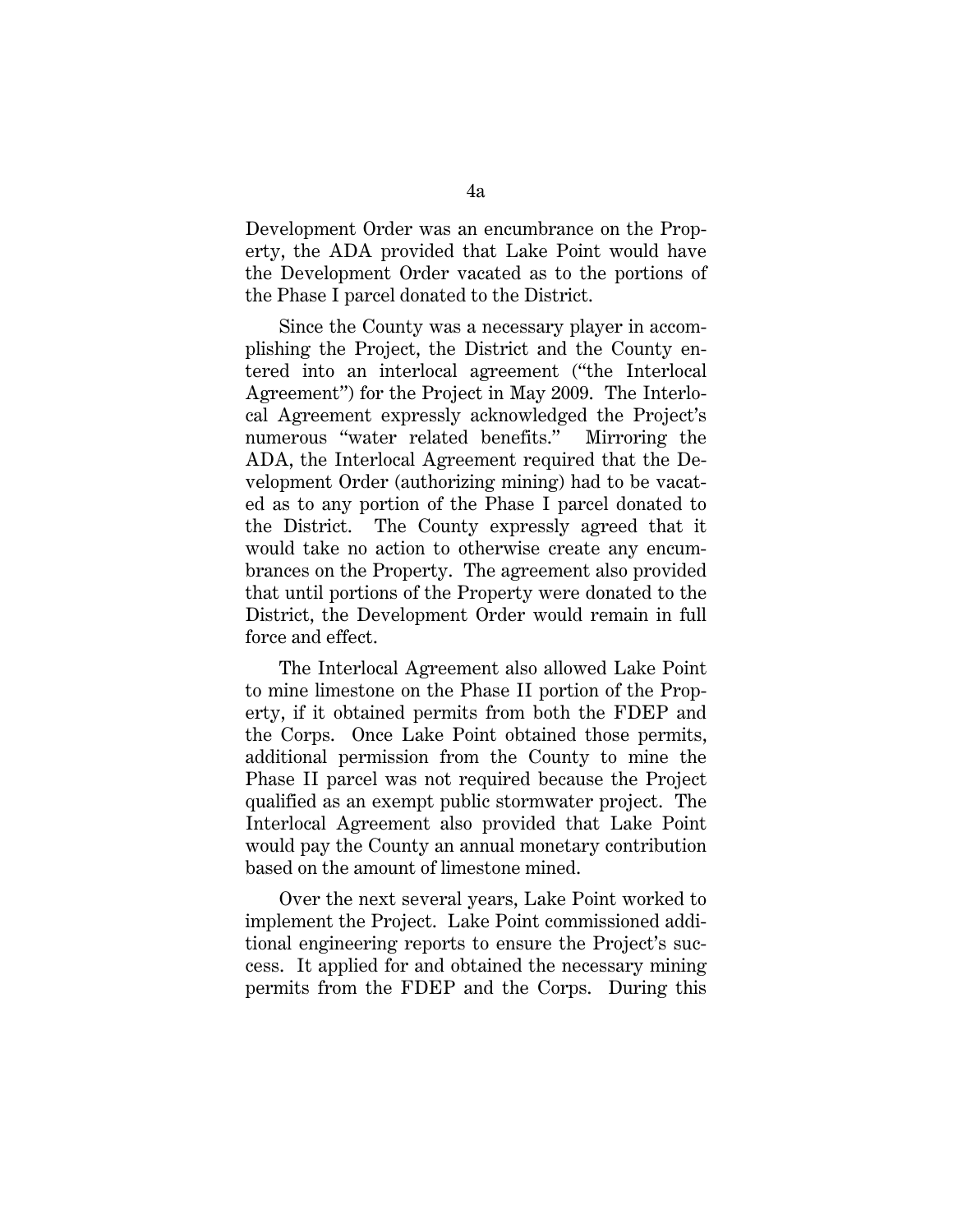time, the County monitored the Project and never identified any problems with the Project.

Hurchalla served as a Martin County Commissioner from 1974 to 1994. She has received numerous awards for her long commitment to environmental issues and had served on state and regional environmental boards and committees. When the County entered into the Interlocal Agreement in 2009, Hurchalla knew of the Project and expressed a few concerns, but took no action in protest.

In September 2012, local media published an article about a plan by Lake Point to convert the Project into one that would supply water to the City of West Palm Beach for consumptive use. The article alarmed Hurchalla. Prompted by the news article, by late 2012 Hurchalla became vehemently opposed to the Project. This was in the same time frame as the 2012 general election, which saw a change to the composition of the Board of the Martin County Commission ("BOCC") with the election of Hurchalla's good friend Anne Scott, joining another close friend, Sarah Heard on the BOCC. Hurchalla began expressing her disagreement with the Project in a series of emails sent to these close friends on the BOCC using their private email accounts; messages were also sent to the BOCC email address of Commissioner Ed Fielding. These emails encouraged the commissioners to copy and paste Hurchalla's statements and forward them in emails to the other county commissioners and county staff. Hurchalla also began giving explicit instructions in the emails to her commissioner friends as to how to stop the Project with various maneuvers.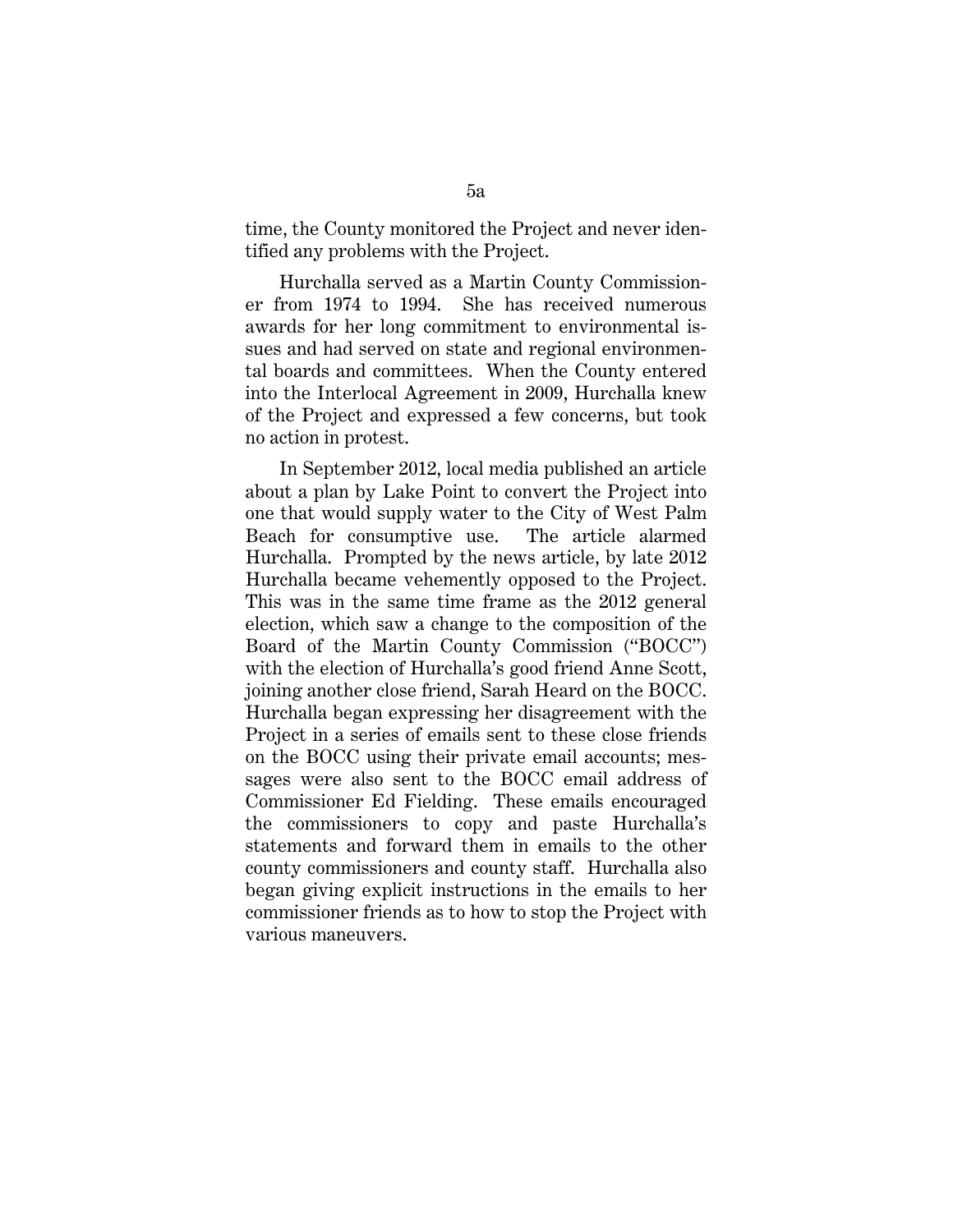As found by the jury, the emails resulted in the County changing course and moving to thwart, or at the least, significantly delay the Project.

In 2013, Lake Point sued the District and the County, asserting claims for declaratory relief, breach of contract, and tortious interference. In an amended complaint, Lake Point also asserted two counts against Hurchalla, individually; one for tortious interference seeking injunctive relief, the other for tortious interference seeking damages. Regarding Hurchalla, Lake Point alleged that there were new members elected to serve on the BOCC, and that "[l]eading up to and in conjunction with this change in the BOCC's composition, Hurchalla started to engage in surreptitious activities targeted to interfere with Lake Point's interests." Lake Point alleged that Hurchalla scheduled and attended meetings, and also had email communications with various members of the BOCC, having a "plan to interfere with the" Interlocal Agreement and ADA. It was also alleged that Hurchalla "began making numerous false and misleading statements verbally and in writing to the BOCC, [the District] and others, outside of normal public meetings." Lake Point specifically listed in the amended complaint seven statements Hurchalla made in a January 4, 2013 email sent to all five county commissioners. Finally, Lake Point alleged that "[a]s a result of and in direct response to Hurchalla's efforts and false statements, the County and [the District] have begun breaching various obligations under the Interlocal Agreement and Development Agreement with Lake Point[.]"

The District and the County settled with Lake Point, which resulted in amendments to the ADA and Interlocal Agreement more favorable to Lake Point, and the County paid Lake Point \$12 million. Lake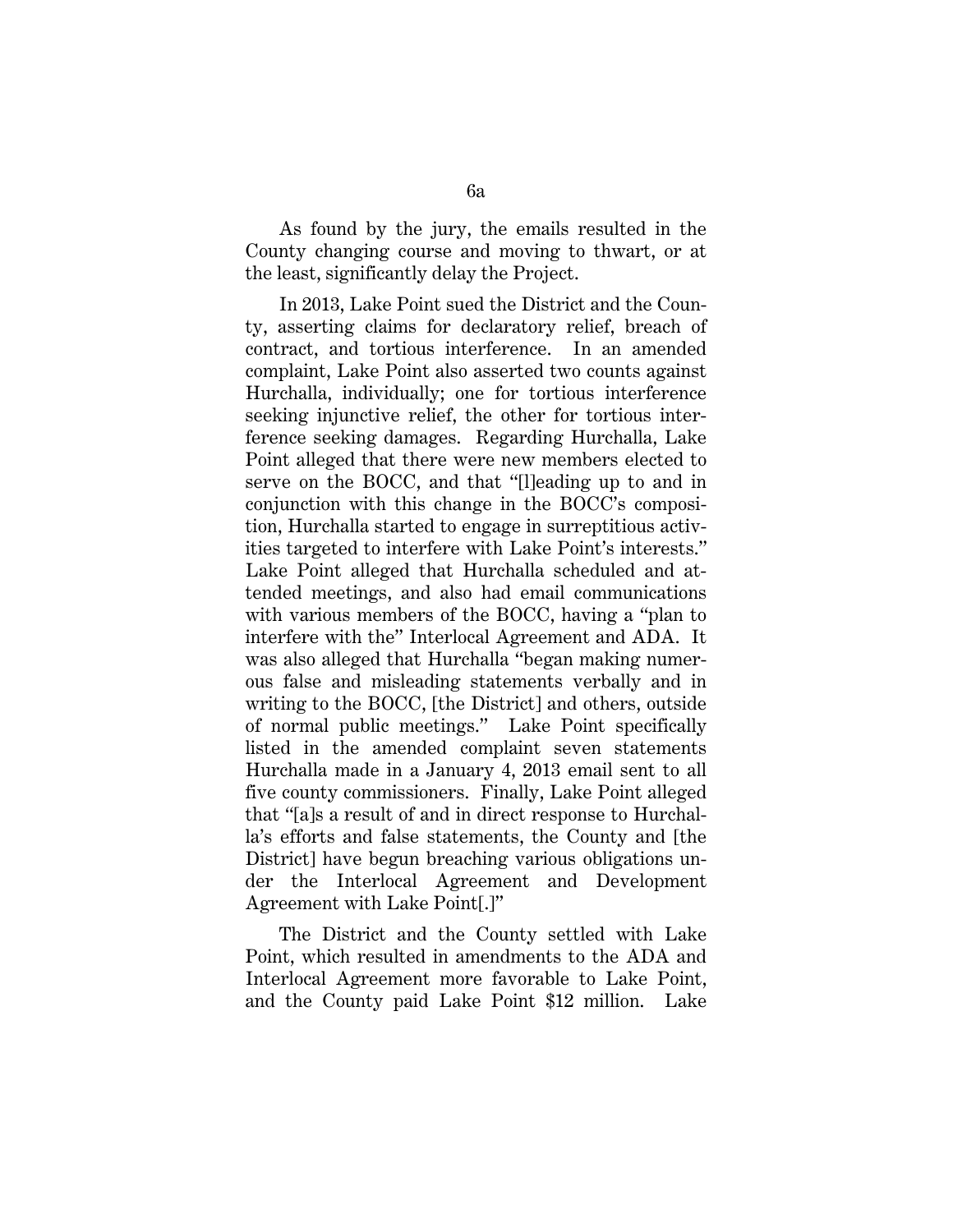Point abandoned its count against Hurchalla for an injunction. The only remaining count at the time of trial was against Hurchalla for damages, focusing on her alleged tortious interference with the Interlocal Agreement.

The jury returned a verdict for Lake Point, awarding \$4.4 million in damages. The trial court denied Hurchalla's motion for judgment notwithstanding the verdict. Hurchalla gave notice of appeal.

## *Appellate Analysis*

Hurchalla argues that the trial court improperly instructed the jury on her First Amendment privilege to petition her government and her common law privilege to make statements to a political authority regarding matters of public concern. Additionally, she argues the evidence presented to the jury was insufficient to defeat both privileges. We first address the arguments regarding the jury instructions.

#### *Jury Instructions Regarding the Privilege Defense*

On appeal, Hurchalla asserts the trial court erred in instructing the jury on her defense under the First Amendment privilege to petition her government and her defense under the Florida common law to make statements to a political authority regarding matters of public concern.

Our review of the trial transcript reveals that most of defense counsel's charge conference arguments focused on legal principles regarding the common law privilege. However, there were times when defense counsel would infuse arguments about the First Amendment privilege, thus blurring the distinction between the two privileges. It is clear there were no separate and distinct proposed jury instructions for each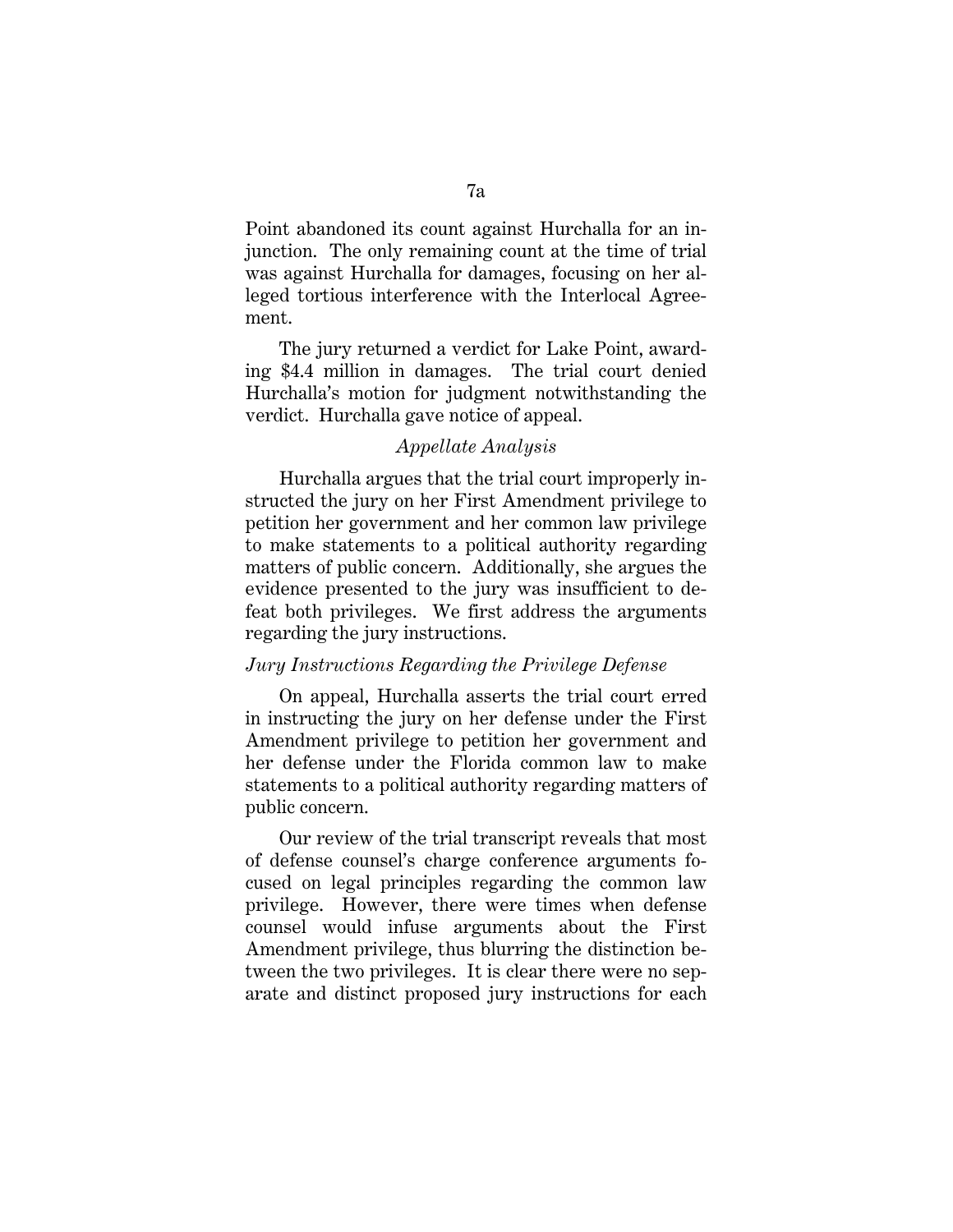privilege submitted by Hurchalla for the trial court to consider. Similarly, there is nothing in the record suggesting that Hurchalla attempted to offer two separate privileges for the jury to consider. Instead, Hurchalla's counsel submitted "Defendant's Proposed Jury Instruction No. 10 First Amendment Privilege," which actually contained the elements of the common law privilege, rather than the First Amendment privilege.

There are important differences between the federal constitutional First Amendment privilege to petition government and the Florida common law privilege to speak to another about matters of mutual and public interest. Our supreme court, in *Nodar v. Galbreath*, 462 So. 2d 803 (Fla. 1984), explained the similarities and differences.

Both privileges are qualified, meaning they are not absolute. *Id*. at 806 (discussing *New York Times Co. v. Sullivan*, 376 U.S. 254, 84 S. Ct. 710, 11 L. Ed. 2d 686 (1964), regarding the right of a public official to bring a defamation action and describing the Florida common law privilege as "conditional" and "qualified"). Both privileges can be overcome by a showing of malice. *Id*. However, the types of malice necessary to overcome the privileges are different. *Id*. To overcome the First Amendment privilege, *actual malice* must be shown. *Id*. In contrast, *express malice* must be shown to overcome the Florida common law privilege. *Id*. The supreme court described the difference in the malice standards:

"Actual malice[]" ... consists of knowledge of falsity or reckless disregard of truth or falsity, and must be shown by clear and convincing evidence. Express malice under the common law of Florida, necessary to overcome the common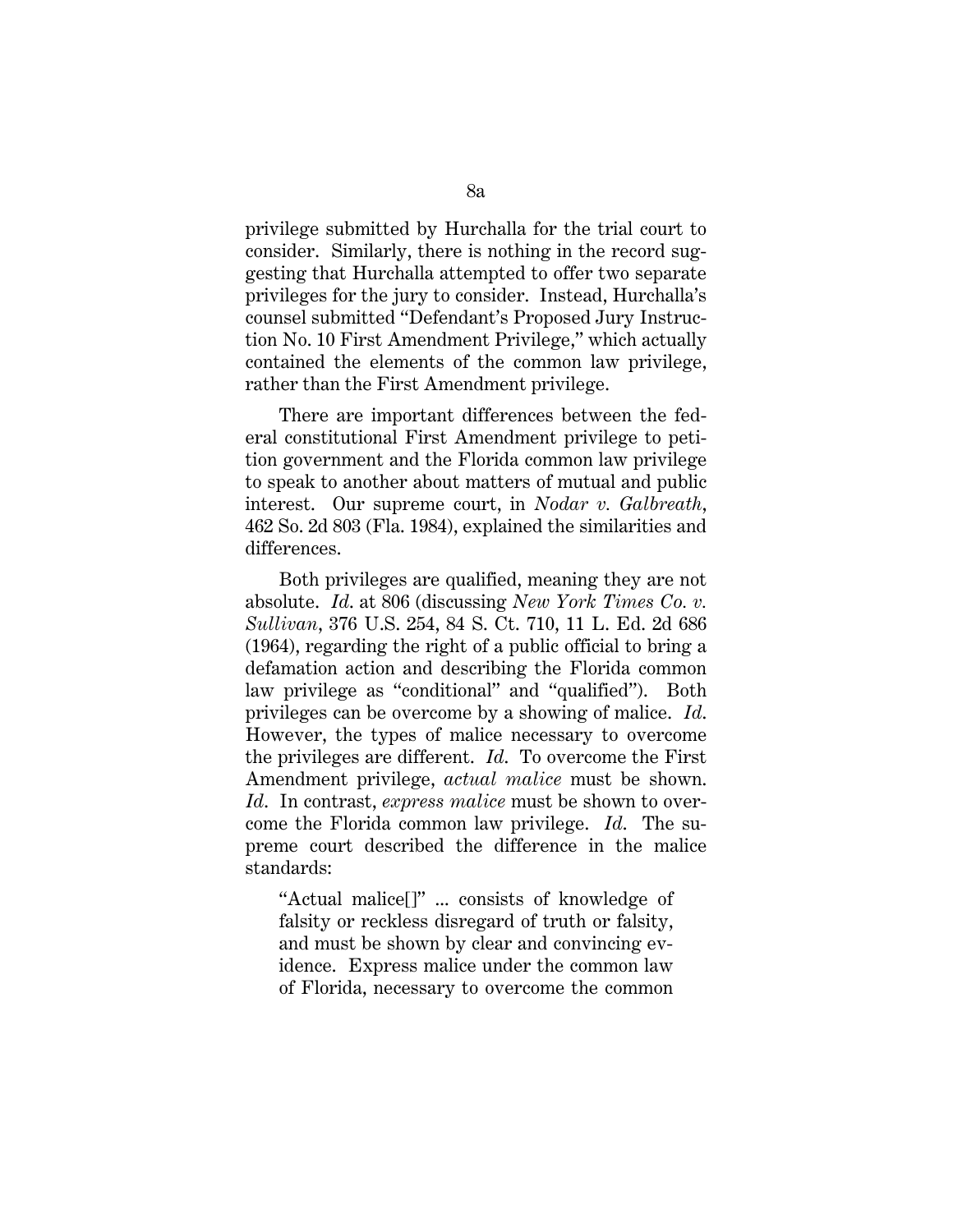law qualified privilege, is present where the primary motive for the statement is shown to have been an intention to injure the plaintiff. The plaintiff need only show this fact by a preponderance of the evidence, the ordinary standard of proof in civil cases.

Id. at 806-07 (internal citations omitted). Thus, not only are the standards of malice different, but so are the burdens of proof to establish the malice.

The differences between the two privileges are important for understanding the proper interplay between the First Amendment privilege and the common law privilege with the elements of tortious interference with contractual relationships. For example, the two privileges require different types of malice: actual malice or express malice. Hurchalla argued only express malice for her defense in the trial court. While she affirmatively requested an instruction discussing *express* malice below, on appeal, she argues the trial court failed to instruct on *actual* malice. Additionally, regarding the interplay of privilege with the elements of tortious interference and the burden of proof as to privilege, defense counsel briefly argued at one point that it was Lake Point's burden to negate Hurchalla's privileged statements; however, that argument was virtually abandoned or countermanded by defense counsel's repeated assertion that the privilege was an affirmative defense.

Because defense counsel's submissions and arguments during the charge conference failed to make important distinctions between the two privileges, we determine the trial court's instructions regarding privileged communication and the privilege defense were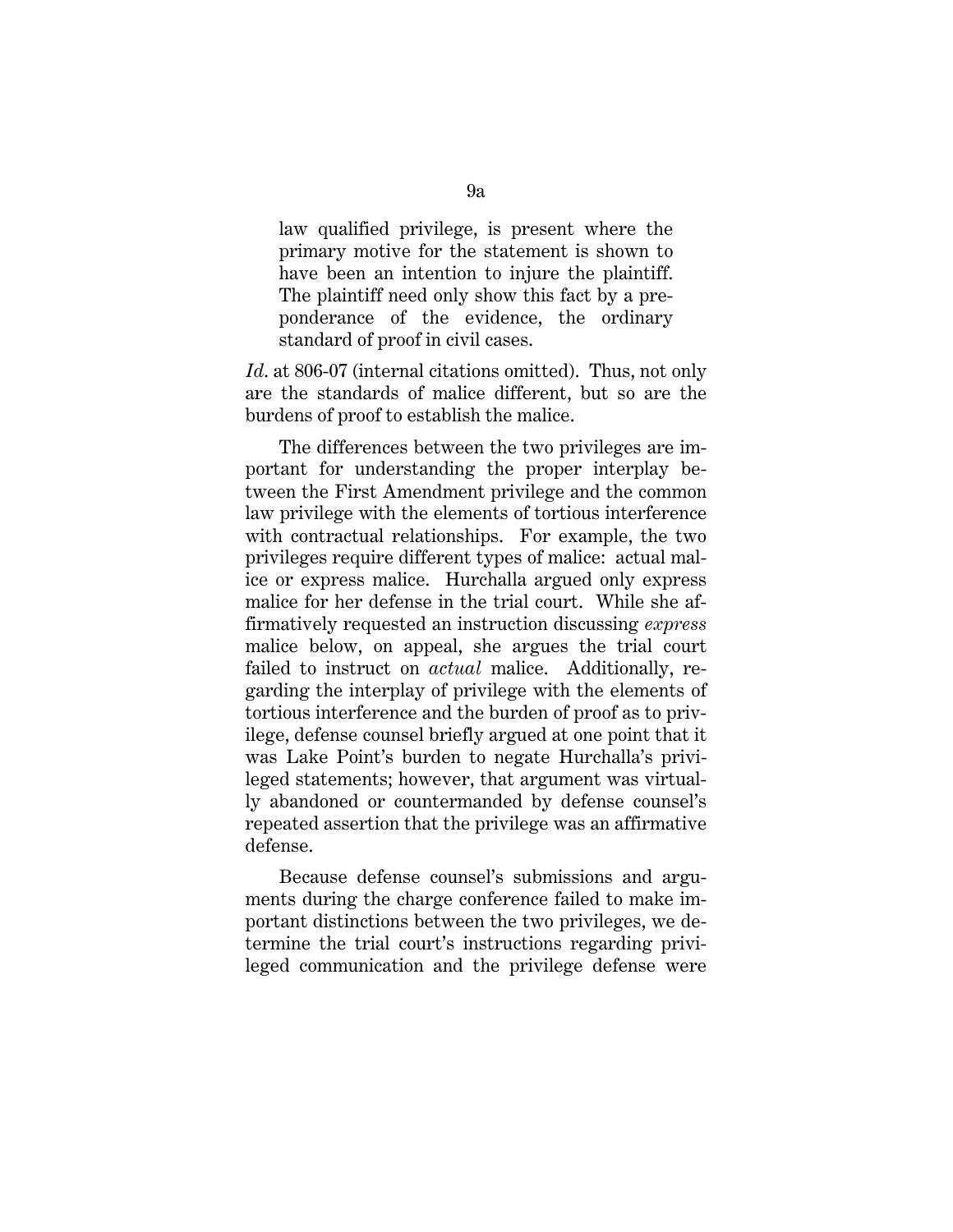not reversible error.<sup>1</sup> See Universal Ins. Co. of N. Am. *v. Warfel*, 82 So. 3d 47, 65 (Fla. 2012) ("Fundamental error is waived where defense counsel requests an erroneous instruction."); *Goodwin v. State*, 751 So. 2d 537, 544 (Fla. 1999)("If the error is 'invited,' ... the appellate court will not consider the error a basis for reversal." (footnote omitted)).

# *Sufficiency of Evidence Concerning the First Amendment Privilege*

We address the argument by Hurchalla's appellate counsel that "an appellate court has an obligation 'to make an independent examination of the whole record' to ensure that 'the judgment does not constitute a forbidden intrusion on the field of free expression.'" *Bose Corp. v. Consumers Union of U.S., Inc*., 466 U.S. 485, 499, 104 S. Ct. 1949, 1958 80 L. Ed. 2d, 502, (1984) (quoting *Sullivan*, 376 U.S. at 284-86, 84 S. Ct. at 728-29); *see also Seropian v. Forman*, 652 So. 2d 490, 494 (Fla. 4th DCA 1995). In other words, we address Hurchalla's counsel's assertion that it is our responsibility to determine if there was clear and convincing evidence to support a determination that Hurchalla demonstrated *actual malice* by interfering with Lake Point's contract.

As discussed above, *actual malice* "consists of knowledge of falsity or reckless disregard of truth or falsity, and must be shown by clear and convincing evidence." *Nodar*, 462 So. 2d at 806. In this case, Hurchalla sent an email to all five county commissioners on

<sup>&</sup>lt;sup>1</sup> Because we determined above that there is no reversible error in the jury instructions due to the fact that separate instructions for each privilege were not requested, we do not address Hurchalla's argument on appeal that express malice must be the *sole*, rather than merely the *primary*, motive in a tortious interference case.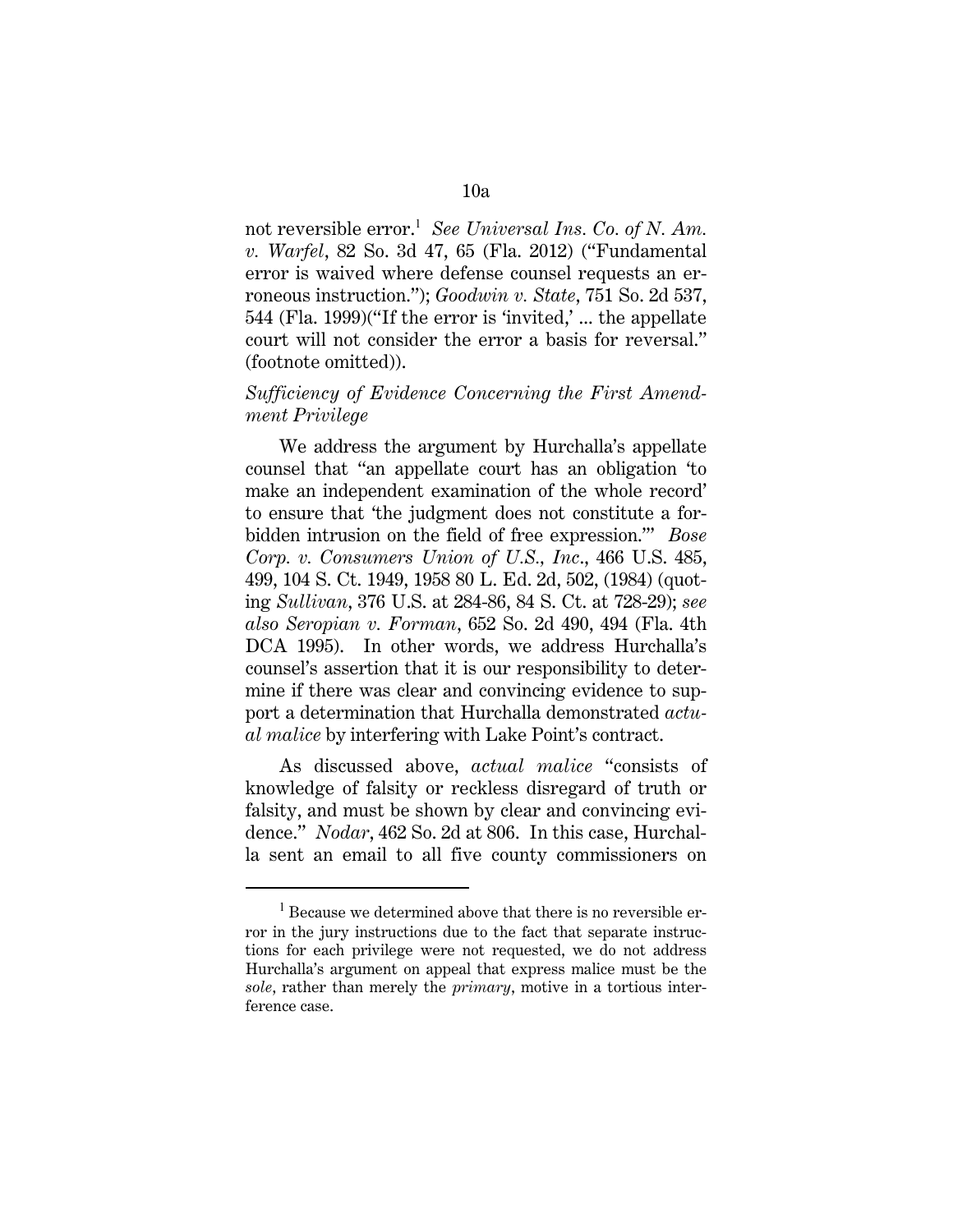January 4, 2013, expressing her concerns about the Project. We focus on two statements in the email that Lake Point contends were false (as alleged in the operative amended complaint). After discussing the status of the project back in 2008, Hurchalla made the following statement:

At that point[,] [in 2008,] the District staff continued to suggest some vague storage value but changed the emphasis to the STA [stormwater treatment area] that would be built on site as the completion of the project in 20 years. A study was to follow that *documented the benefits* [of the stormwater treatment area]. *That study has not been provided*.

(emphases added). Several sentences later, Hurchalla wrote in a bullet point: "Neither the storage *nor the treatment benefits have been documented*." (emphasis added).

These statements are examples of competent substantial evidence that clearly and convincingly proved that Hurchalla demonstrated actual malice in interfering with Lake Point's contracts with the County and the District, by making statements she either knew were false or with reckless disregard as to whether they were false. Hurchalla's comments were represented as statements of fact, as opposed to statements of pure opinion. Even if we viewed the statements as "mixed opinions," the statements would not be privileged under the First Amendment. *See Zambrano v. Devanesan*, 484 So. 2d 603, 606-07 (Fla. 4th DCA 1986) (determining statements were not privileged opinion "where the speaker or writer neglects to provide the audience with an adequate factual foundation prior to engaging in the offending discourse"). The evidence before the jury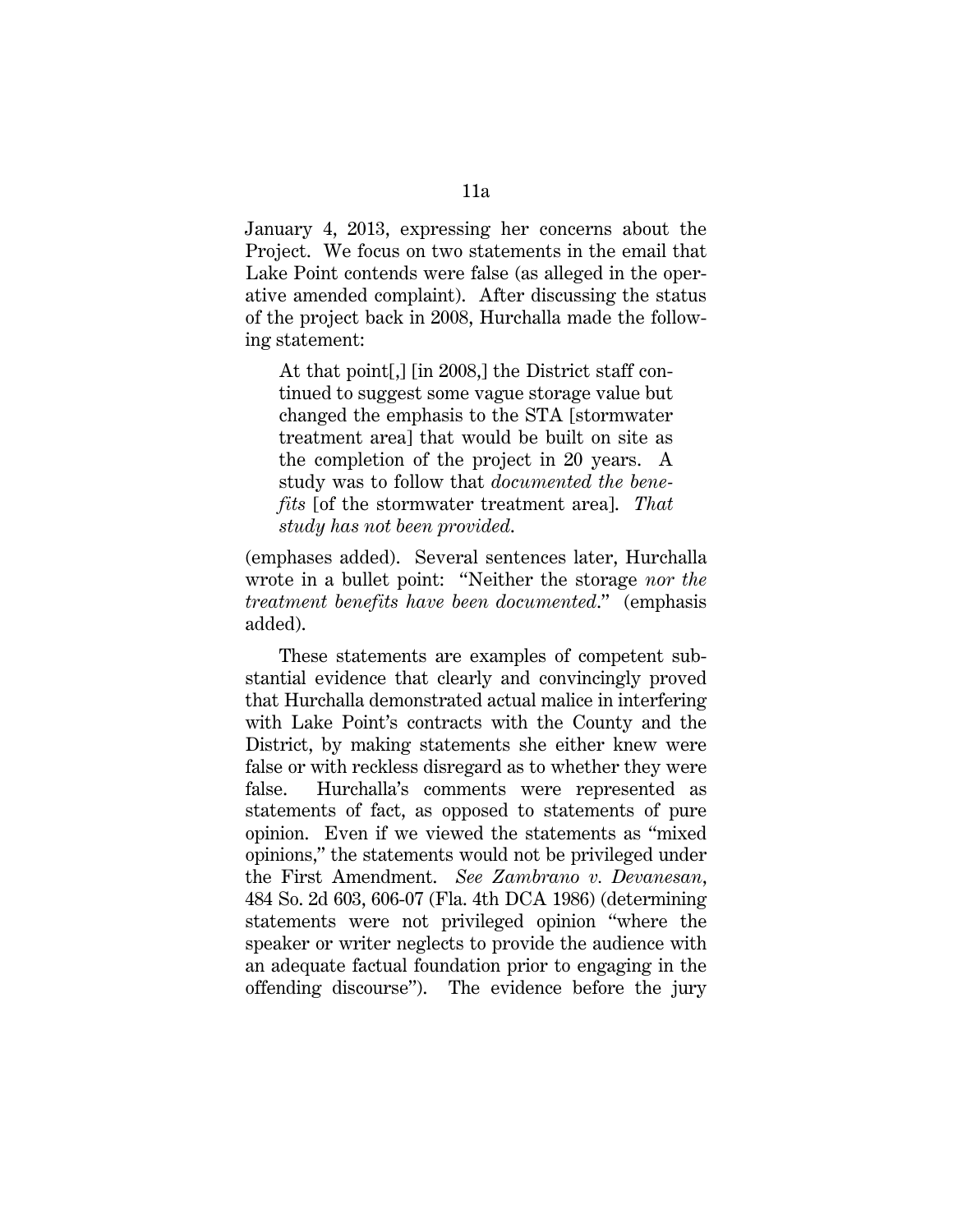showed that Hurchalla *admitted* that there actually were documented treatment benefits. At trial, she stated: "As far as the treatment benefits, there is a study [documenting treatment benefits], and *I did review that study* ... [but i]t's a preliminary study and other studies would need to be done." (emphasis added). Similarly, her expert agreed that 2008 models showed storage and treatment benefits of the stormwater treatment area. Therefore, even if Hurchalla thought there should have been more studies, she admitted that she had *reviewed* the study showing treatment benefits, and thus, she was aware that her statement that there were *no* documented benefits was false.

It is also significant that the false statements were emailed to two recently elected commissioners, Commissioners Scott and Haddox, who each admitted at trial that they had not read the permits or studies conducted on the Project, indicating that they were unfamiliar with the details about the Project (establishing reckless disregard for the truth). *See Zambrano*, 484 So. 2d at 606-07. Thus, upon our independent review of the record, we determine there was sufficient clear and convincing evidence to refute Hurchalla's First Amendment privilege to petition her government as to those two statements.

# *Sufficiency of Evidence Concerning the Florida Common Law Privilege*

Hurchalla also argues the evidence was insufficient to prove she made false statements with express malice. We determine that Hurchalla has not shown reversible error.

Case law indicates that there are two ways that express malice can be proven. Some cases discuss that express malice is proven when the motive is character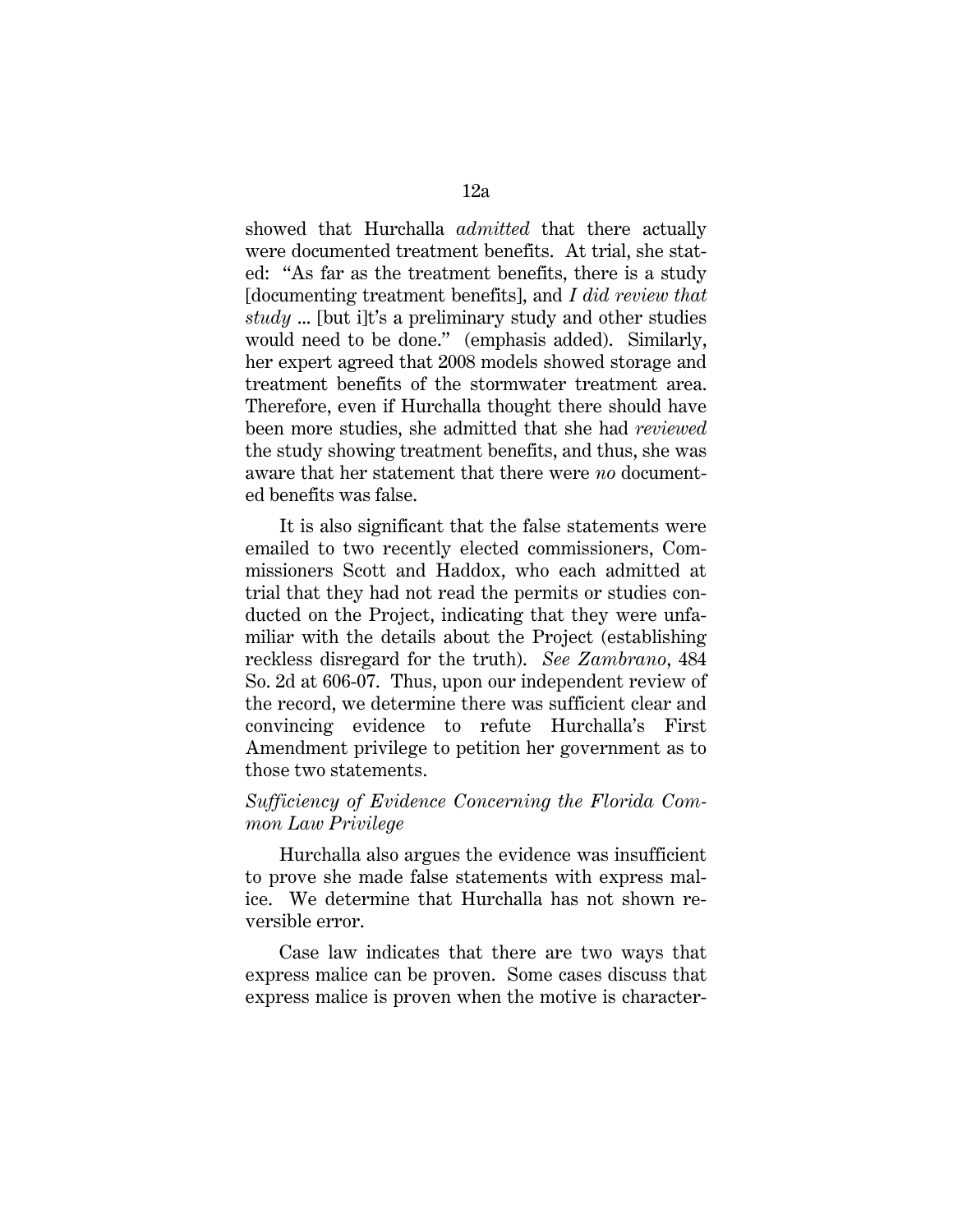ized as "out of spite, to do harm, or for some other bad motive." *See Nodar*, 462 So. 2d at 811 (explaining that "[s]trong, angry, or intemperate words do not alone show express malice; rather, there must be a showing that the speaker used his privileged position 'to gratify his malevolence'" (quoting *Myers v. Hodges*, 44 So. 357, 362 (Fla. 1907))); *Boehm v. Am. Bankers Ins. Grp., Inc*., 557 So. 2d 91, 97 (Fla. 3d DCA 1990) (applying the description of express malice in *Nodar* to a tortious interference claim). Other cases contend that "even where the defendant's motive is not purely malicious, a tortious interference claim may succeed if improper methods were used," thus demonstrating the required express malice. *KMS Rest*. *Corp. v. Wendy's Int'l, Inc*., 361 F.3d 1321, 1327 (11th Cir. 2004); *see also Morsani v. Major League Baseball*, 663 So. 2d 653, 657 (Fla. 2d DCA 1995) (reversing dismissal of tortious interference complaint, holding that allegations of "the use of threats, intimidation, and conspiratorial conduct" were indicative of malice).

We agree with the proposition that in tortious interference cases, when a privilege is asserted for the interference, the express malice necessary to negate the privilege can be proven either by direct or circumstantial evidence of malice through malevolent intent to harm, or by harm accomplished by improper methods. In this case, we find that there was sufficient evidence as to both methods. We address the issue of proof of express malice by improper methods, followed by our analysis as to malevolent intent.

## *Express Malice—Improper Methods*

In his dissent in *GNB, Inc. v. United Danco Batteries, Inc*., 627 So. 2d 492 (Fla. 2d DCA 1993), Judge Altenbernd expressed his view that "[i]mproper business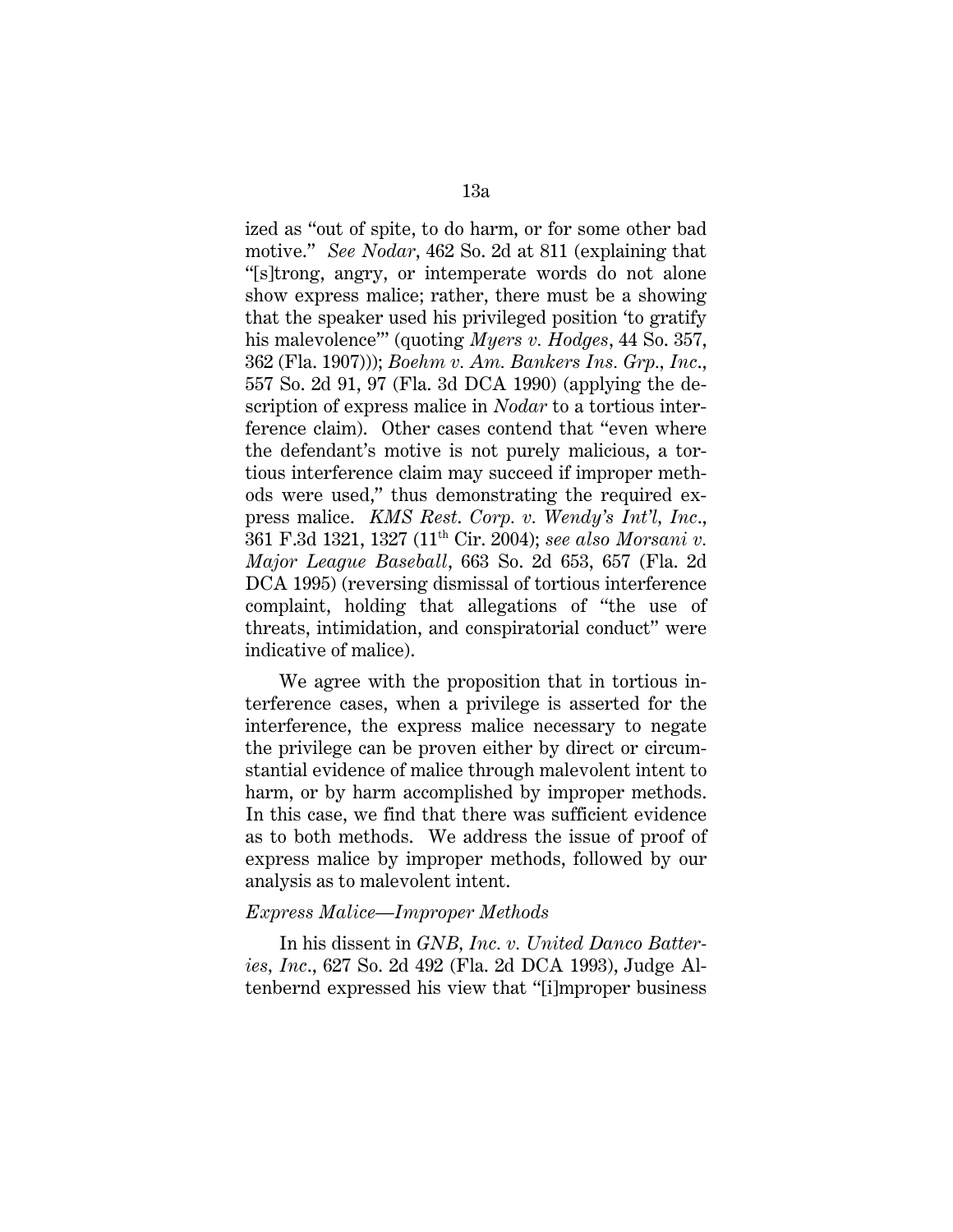methods seem to fall into three distinct categories: (1) acts which are already proscribed by statute, (2) acts which constitute separate independent torts, and (3) other ill-defined 'bad' acts." *Id*. at 494 (Altenbernd, J., dissenting). Here, the trial court's instruction to the jury included Judge Alternbernd's second category of improper methods, namely, misrepresentation. One of the instructions given to the jury regarding tortious interference was:

You must render your verdict in favor of Hurchalla on Lake Point's tortious interference claim if you find that Hurchalla *used proper methods* to attempt to influence Martin County. … However, *deliberate misrepresentation* of facts are not considered a proper method.

## (emphases added).

Florida Standard Jury Instruction 408.5 applies to intentional interference with a contract not terminable at will.<sup>2</sup> As Hurchalla noted in her brief, the notes to instruction 408.5 indicate that for most tortious interference cases there is no "justification" or "privilege"; "[h]owever, in certain relatively rare factual situations, interference with a contract not terminable at will may be justified or privileged," and in those situations, "instruction 408.5 will have to be modified." *See* Fla. Std. Jury Instr. (Civ.) 408.5 notes on use. The notes also point to several sources, including the Restatement (Second) of Torts § 767 (1979), titled "Factors in Determining Whether Interference is Improper." Section 767 states that "[t]he issue is not simply whether the actor is justified in causing the harm, but rather

 $2$  The parties do not dispute that the contracts were not terminable at will.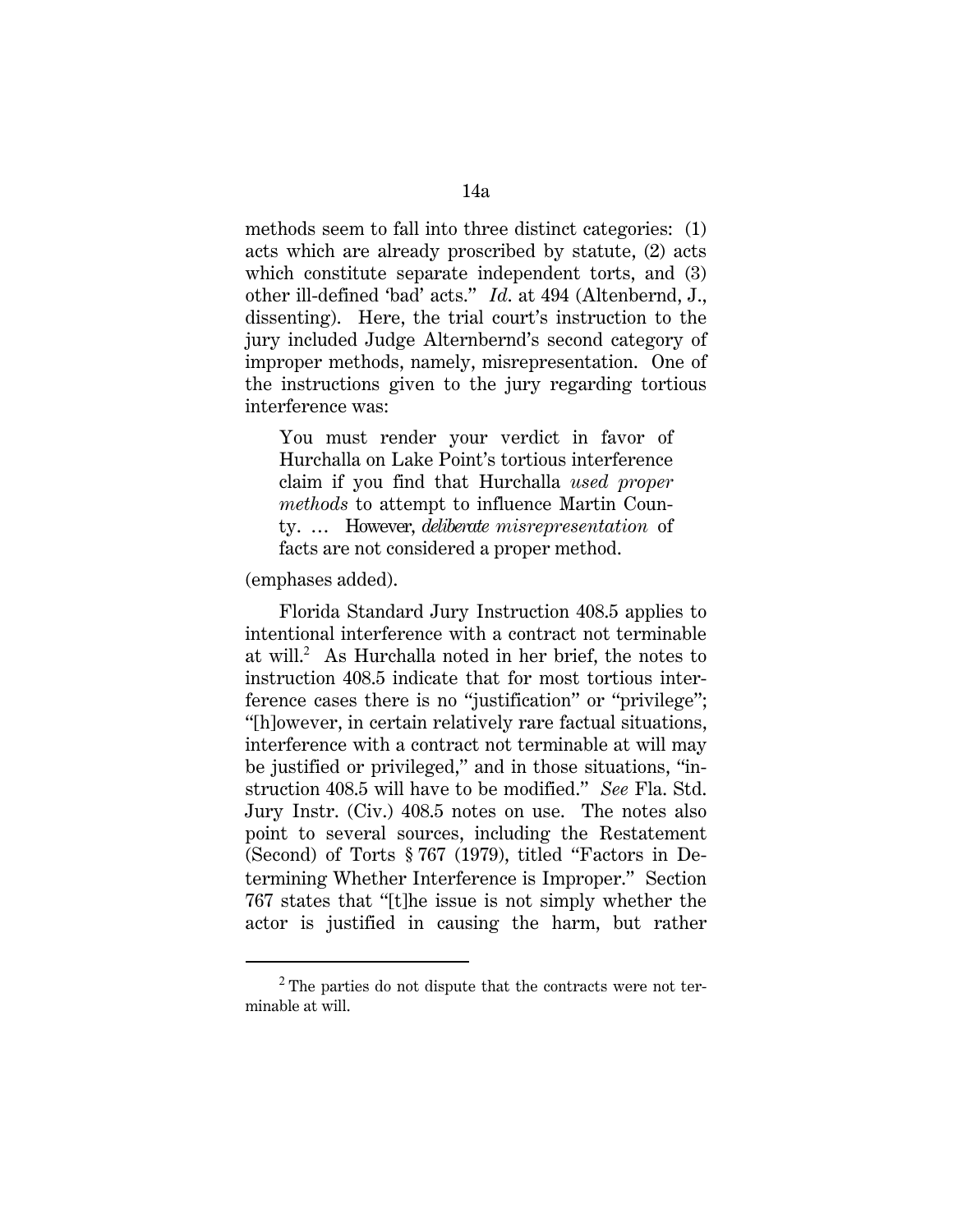whether he is justified in causing it *in the manner in which* he does cause it." *Id*. (emphasis added). "Thus physical violence, *fraudulent misrepresentation* and threats of illegal conduct are ordinarily wrongful means and subject their user to liability even though he is free to accomplish the same result by more suitable means." *Id*. (emphasis added). We focus on improper means by fraudulent misrepresentation in the instant case.

"Fraudulent misrepresentations are ... ordinarily a wrongful means of interference and make an interference improper." *Id*. "A representation is fraudulent when, to the knowledge or belief of its utterer, it is false in the sense in which it is intended to be understood by its recipient." *Id*. "[T]here are four elements of fraudulent misrepresentation: '(1) a false statement concerning a material fact; (2) the representor's knowledge that the representation is false; (3) an intention that the representation induce another to act on it; and (4) consequent injury by the party acting in *reliance* on the representation.'" *Butler v. Yusem*, 44 So. 3d 102, 105 (Fla. 2010) (quoting *Johnson v. Davis*, 480 So. 2d 625, 627 (Fla. 1985)).

As we analyzed above, there were two statements in the January 4, 2013 email to all five county commissioners from which the jury could conclude that Hurchalla intentionally, or at the least, with reckless disregard, made purportedly factual statements to induce the BOCC not to go forward with its contract with Lake Point. Using the elements of misrepresentation described in *Butler*: (1) Hurchalla made two false statements concerning a material fact to the BOCC (effectively, the County); (2) Hurchalla knew that the representations were false; (3) Hurchalla intended that the representations induce the BOCC (the County) to act on them; and (4) the County was injured when the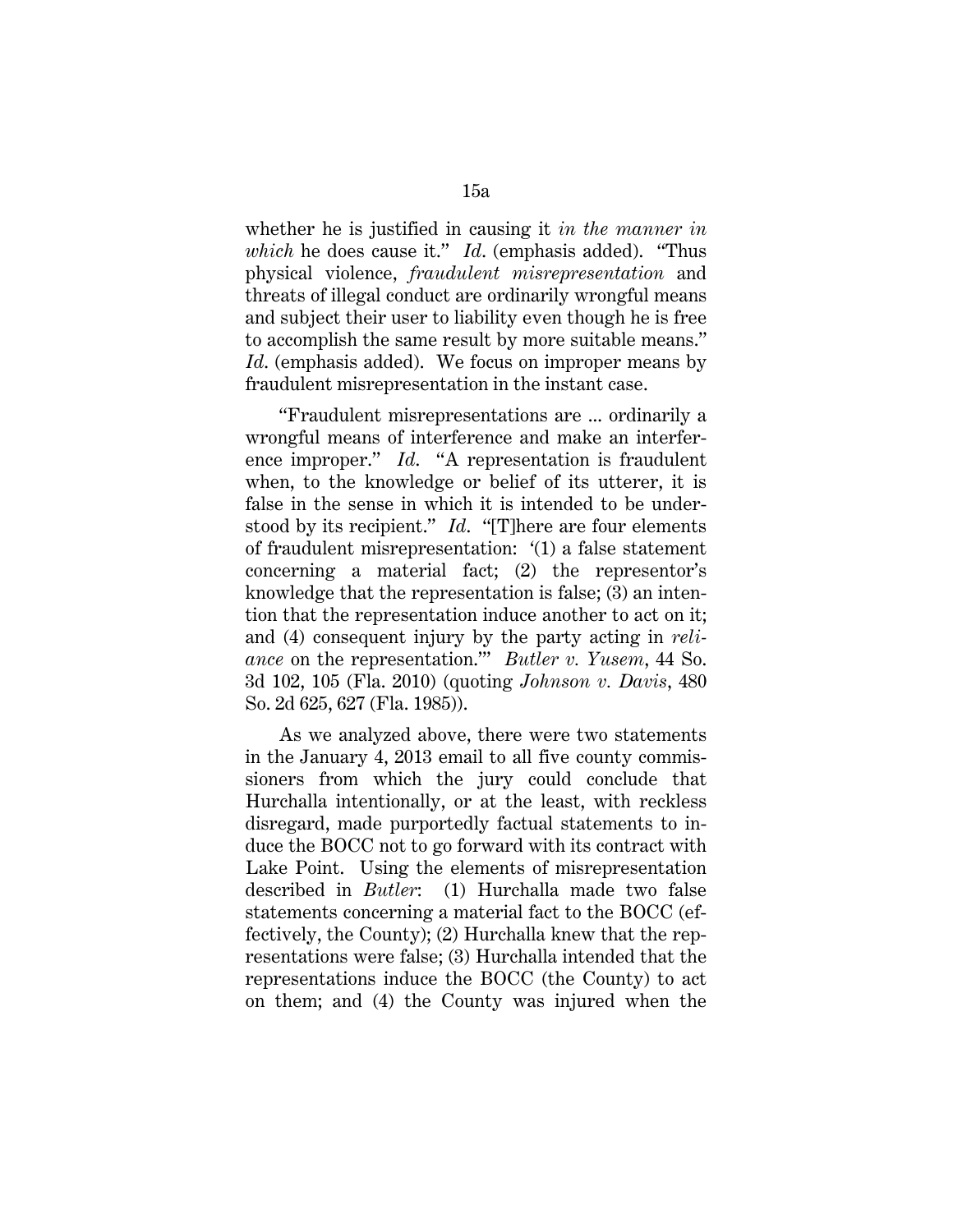BOCC acted upon the representation and was subsequently sued for its actions based on the reliance.

The Restatement also discusses the situation where an actor "seek[s] to promote not solely an interest of his own but a public interest." Restatement (Second) of Torts § 767. In the instant case, Hurchalla put on evidence and maintained that she is a champion for environmental causes, and that she did not act with the purpose of harming Lake Point, but "to promote the public interest in the environment." However:

If the actor [Hurchalla] causes a third person [the County] not to perform a contract or not to enter into or continue a contractual relation with the other [Lake Point] in order to protect the public interest affected by these practices, relevant questions in determining whether his [or her] interference is improper are: whether the practices are actually being used by the other [Lake Point], whether the actor [Hurchalla] actually believes that the practices are prejudicial to the public interest, whether his [or her] belief is reasonable, whether he [or she] is acting in good faith for the protection of the public interest, whether the contractual relation involved is incident or foreign to the continuance of the practices and *whether the actor* [Hurchalla] *employs wrongful means to accomplish the result*.

Id. (emphasis added). According to the evidence, several of the factors clearly weigh in favor of Hurchalla. However, as we discussed above, there was sufficient evidence presented for the jury to decide the issue of express malice based on Hurchalla using wrongful means to interfere in Lake Point's contract with the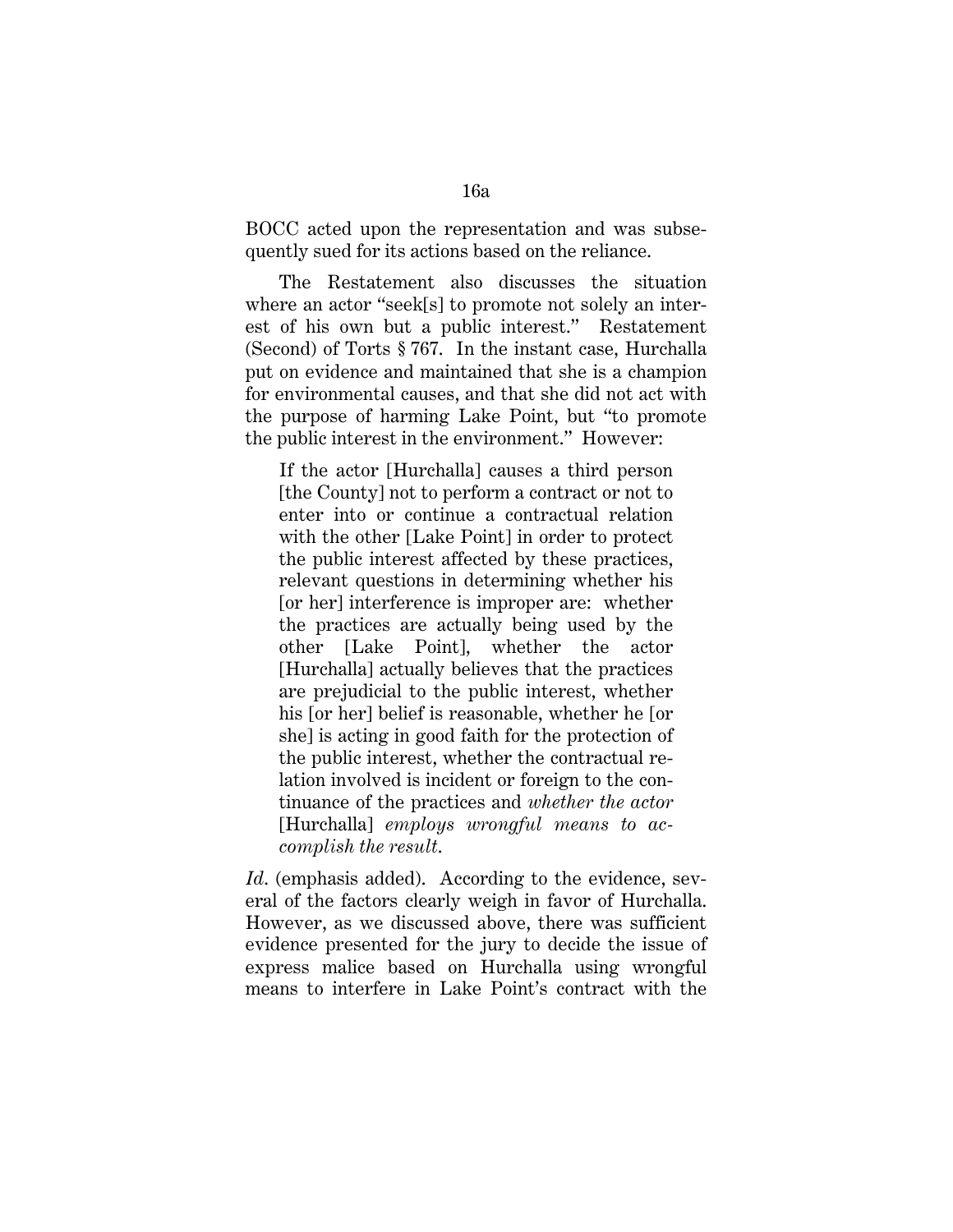County by the use of misrepresentations to the BOCC in her January 4, 2013 email to the commissioners.

## *Express Malice—Malevolent Intent to Harm*

We also conclude that there was sufficient evidence presented to the jury to prove that Hurchalla demonstrated express malice toward Lake Point through malevolent intent to harm. In addition to her January 4, 2013 email, there were emails she sent to her commissioner friends instructing them in detail on what to do at board meetings to work towards voiding the Interlocal Agreement, signed by her as "Deep Rockpit," as well as references to herself in emails as "Ms. Machiavelli." That evidence, coupled with evidence of her significant influence with a majority of the commissioners and her ability over time to have them assert oppositional positions on a project they knew little-to-nothing about, was sufficient to support an inference of malevolent intent to harm Lake Point.

## *Conclusion*

Having determined that Hurchalla has not demonstrated trial court error regarding the jury instructions on the defense of privilege, and the evidence was sufficient to allow the jury to find in favor of Lake Point on its claim of tortious interference by Hurchalla, we affirm the trial court rulings and the judgment entered against Hurchalla.

## *Affirmed*.

DAMOORGIAN and FORST, JJ., concur.

**\* \* \*** 

# **Not final until disposition of timely filed motion for rehearing.**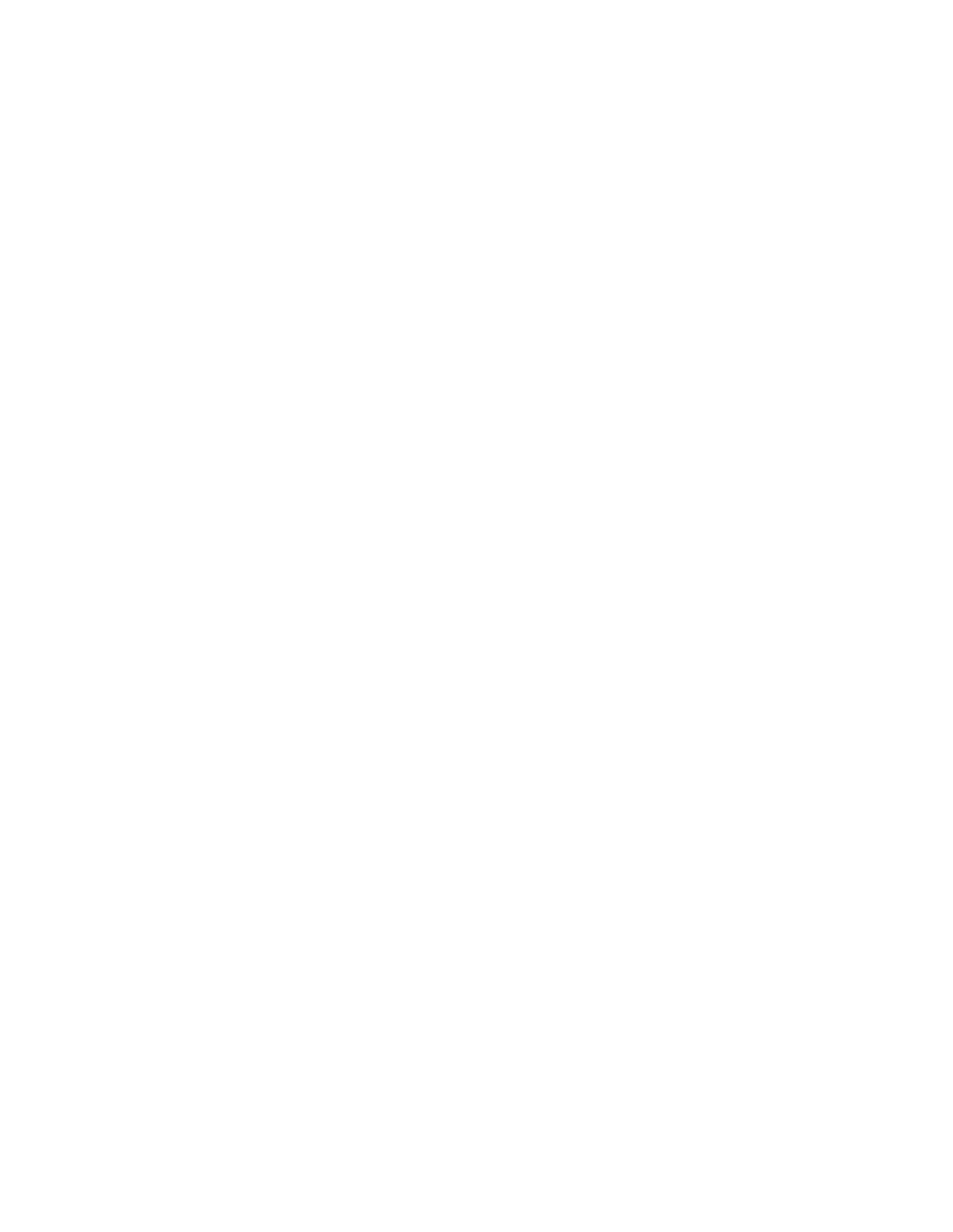## **APPENDIX B**

IN THE DISTRICT COURT OF APPEAL OF THE STATE OF FLORIDA

CASE NO.: 4D18-1221, 4D18-1632 L.T. No.: 2013-001321-CA, 432013CA001321

> MAGGY HURCHALLA, *Appellant/Petitioner(s)*,

> > *v.*

LAKE POINT PHASE I, LLC and LAKE POINT PHASE II, LLC, *Appellee/Respondent(s).* 

September 06, 2019 FOURTH DISTRICT 110 South Tamarind Avenue West Palm Beach, FL 33401

## **BY ORDER OF THE COURT:**

ORDERED that the appellant's July 15, 2019 corrected motion for rehearing en banc or certification is denied. Further,

ORDERED that the movants' July 23, 2019 motion for leave to file amicus curiae brief is denied.

Served:

| cc: Howard K. | Richard J.     | Virginia P. Sher- |
|---------------|----------------|-------------------|
| Heims         | Ovelmen        | lock              |
| Jack Schramm  | Richard Grosso | Ethan Loeb        |
| $\cos$        | Christina D.   | Latasha Scott     |

# 19a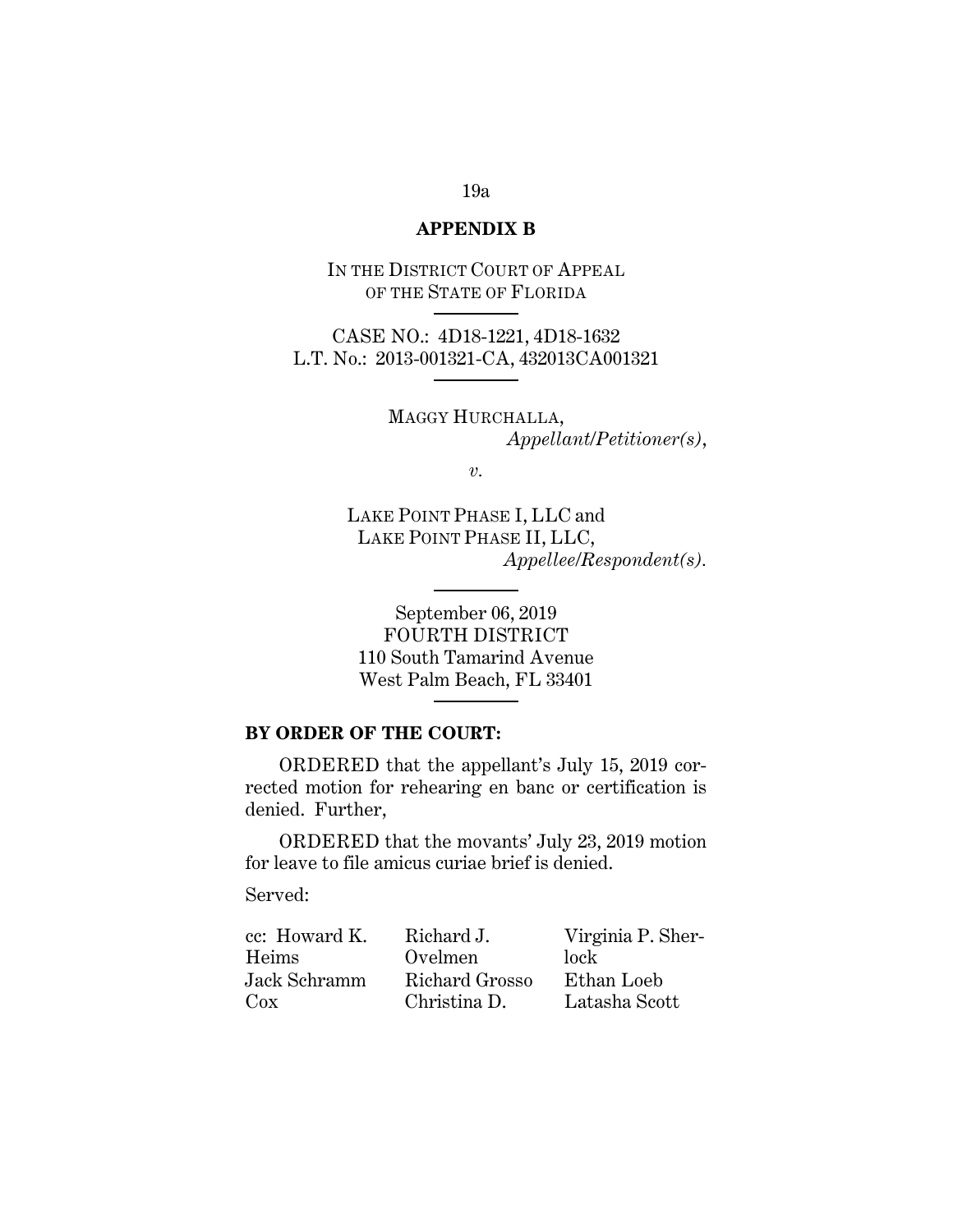# 20a

| Edward Colin  | Dodds            | Rachel Ann  |
|---------------|------------------|-------------|
| Thompson      | Michael Joseph   | Oostendorp  |
| Jon P. Tasso  | Labbee           | Paul Marcel |
| Dan Bishop    | Justin S. Wales  | Crochet     |
| Justin Baxen- | Jamie S Gorelick | David Lehn  |
| berg          |                  |             |
| David W Ogden |                  |             |

kr

/s/ Lonn Weissblum LONN WEISSBLUM, Clerk Fourth District Court of Appeal

[Court seal]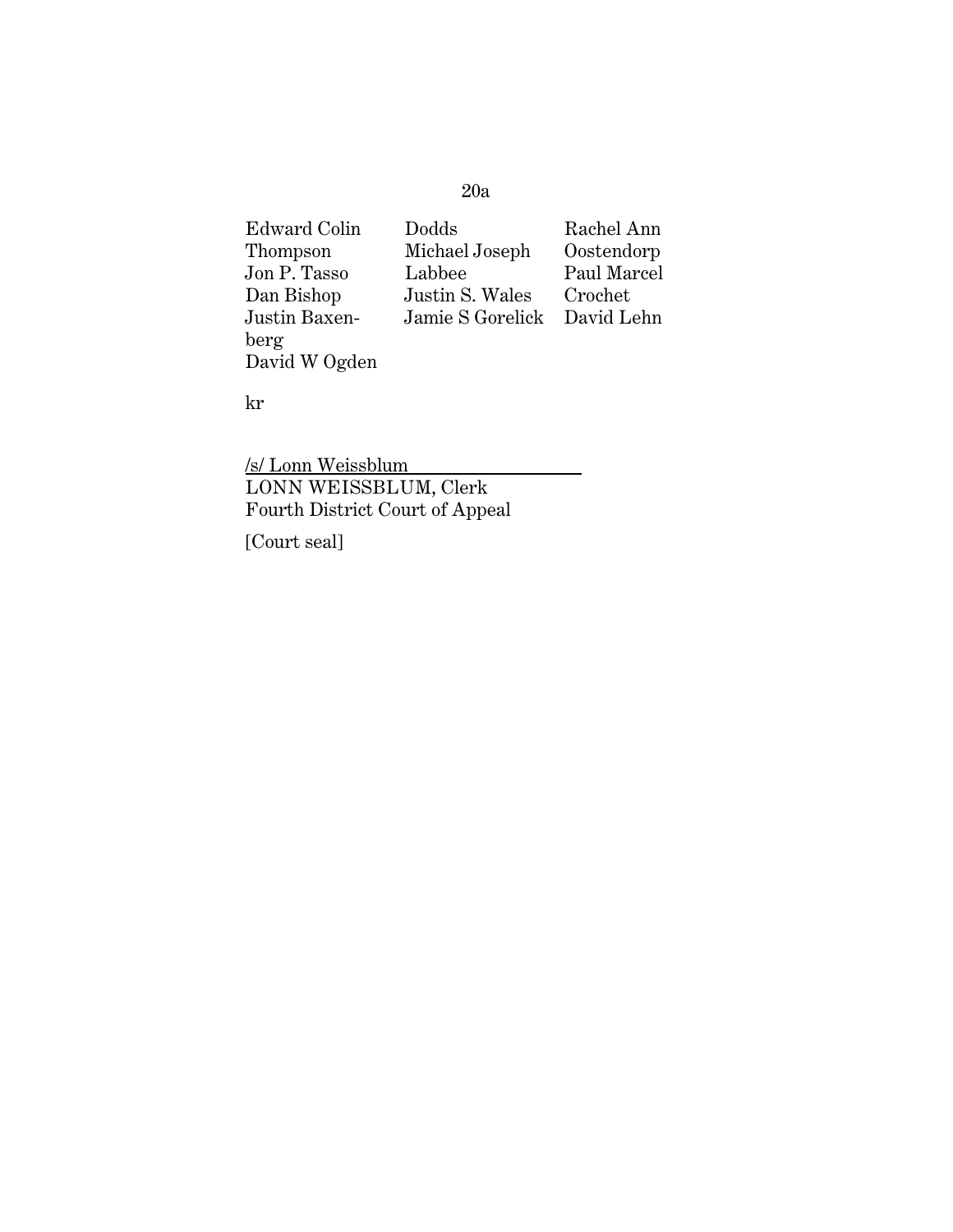#### **APPENDIX C**

SUPREME COURT OF FLORIDA

CASE NO.: SC19-1729 Lower Tribunal No(s).: 4D18-1221; 4D18-1632; 432013CA001321CAAXMX

MAGGY HURCHALLA,

*Appellant(s)*,

*v.* 

LAKE POINT PHASE I, LLC, ET AL.

*Appellee(s).* 

April 13, 2020

This cause having heretofore been submitted to the Court on jurisdictional briefs and portions of the record deemed necessary to reflect jurisdiction under Article V, Section 3(b), Florida Constitution, and the Court having determined that it should decline to accept jurisdiction, it is ordered that the petition for review is denied.

No motion for rehearing will be entertained by the Court. *See* Fla. R. App. P. 9.330(d)(2).

CANADY, C.J., and POLSTON, LABARGA, LAW-SON, and MUÑIZ, JJ., concur.

A True Copy Test:

/s/ John A. Tomasino John A. Tomasino Clerk, Supreme Court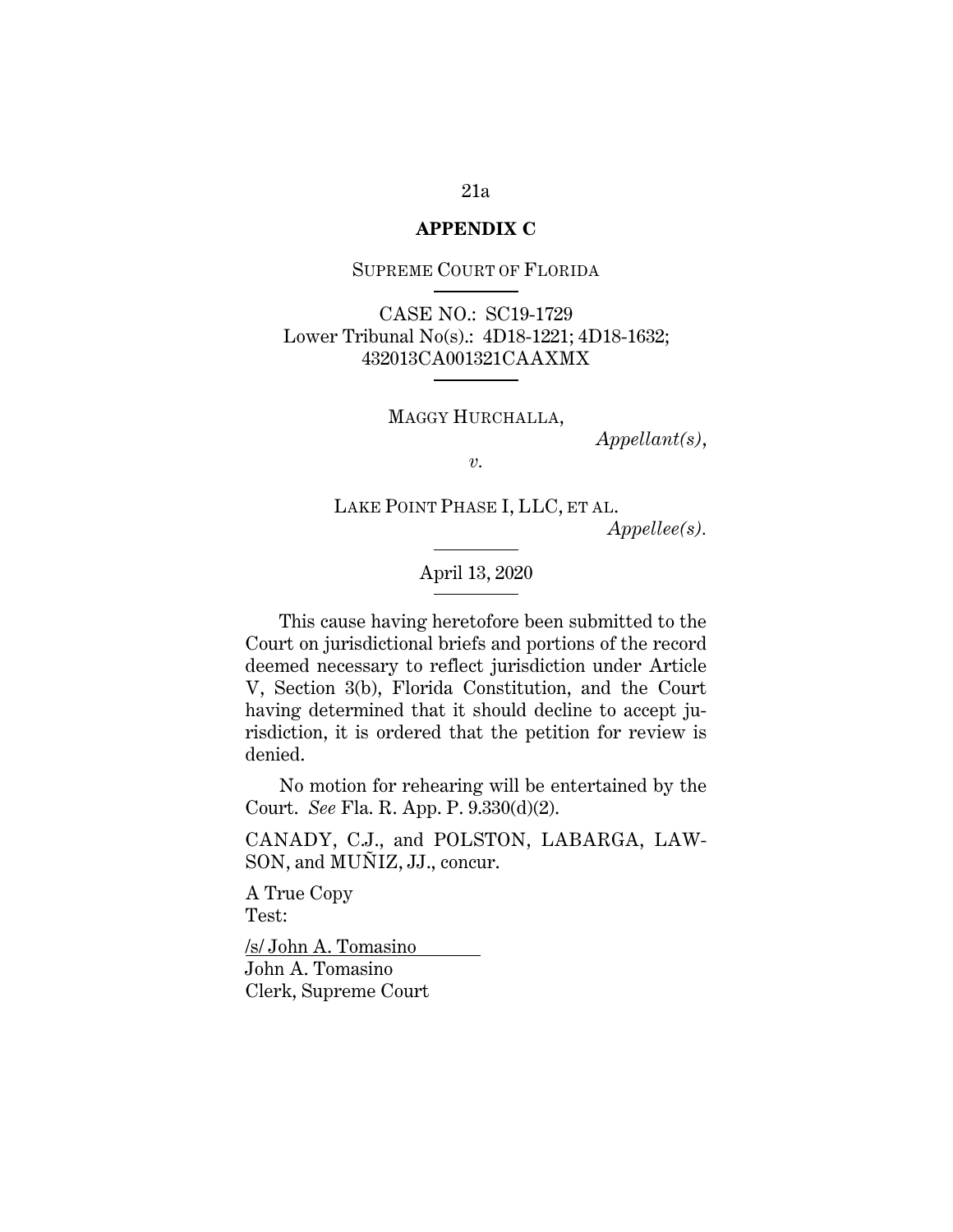db Served:

DAVID M. LEHN JUSTIN BAXENBERG JOEL S. PERWIN RICHARD GROSSO JACK SCHRAMM COX DAVID W. OGDEN HOWARD K. HEIMS VIRGINA P. SHERLOCK GARY K. OLDEHOFF RICHARD J. OVELMEN RACHEL A. OOSTENDORP LATASHA C. SCOTT JAMIE S. GORELICK ETHAN J. LOEB JON P. TASSO HON. WILLIAM LOY ROBY, JUDGE HON. CAROLYN TIMMANN, CLERK PAUL M. CROCHET HON. LONN WEISSBLUM, CLERK

22a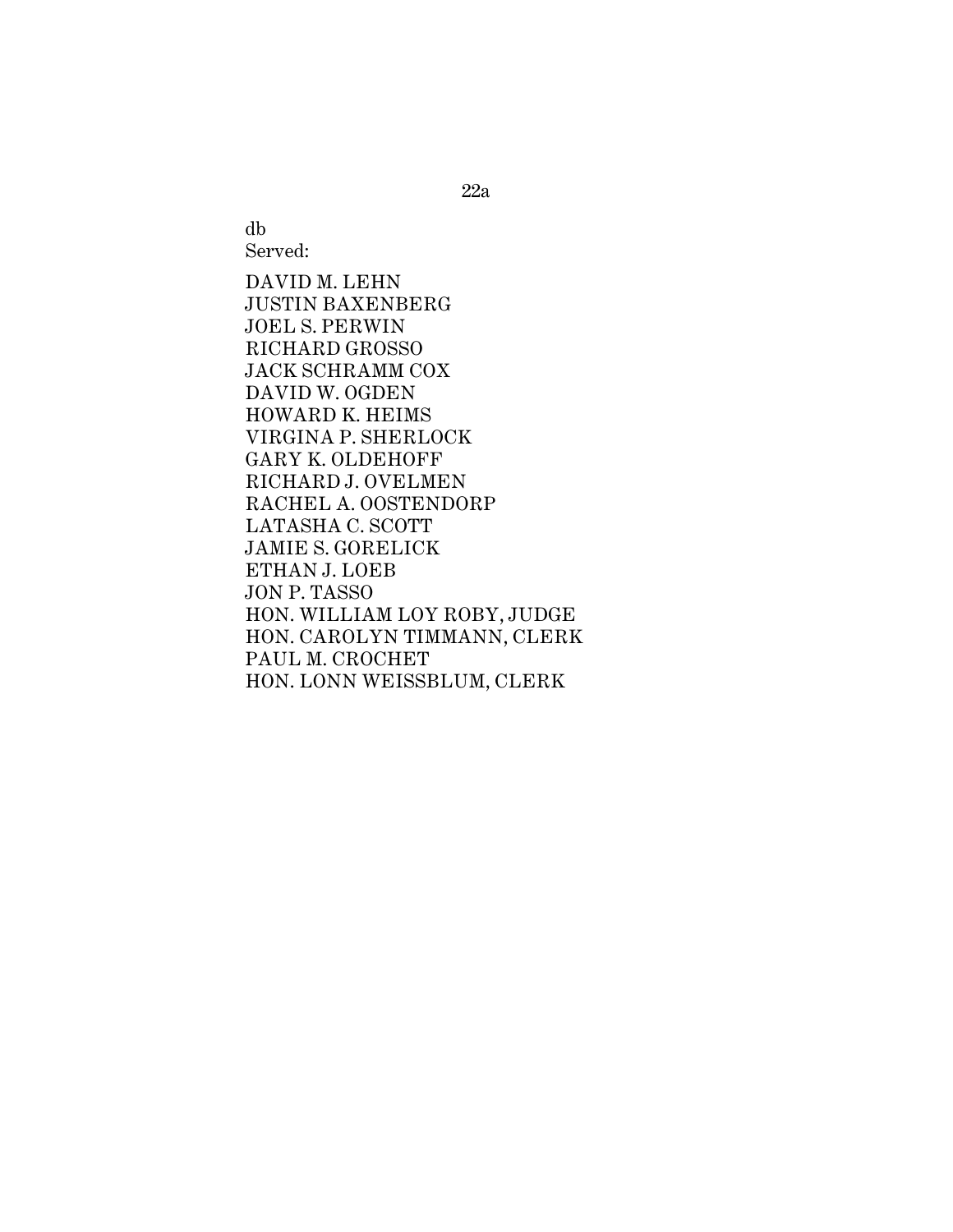## **APPENDIX D**

IN THE NINETEENTH JUDICIAL CIRCUIT COURT IN AND FOR MARTIN COUNTY, FLORIDA

Case No.: 2013-001321-CA

LAKE POINT PHASE I, LLC and LAKE POINT PHASE II, LLC, Florida limited liability companies,

*Plaintiffs,*

*v.* 

SOUTH FLORIDA WATER MANAGEMENT DISTRICT, a public·corporation of the State of Florida, MARTIN COUNTY, a political subdivision of the State of Florida, and MAGGY HURCHALLA, *Defendants.* 

Filed March 7, 2018 [Watermark: "UNOFFICIAL DOCUMENT"]

## **FINAL JUDGMENT**

Pursuant to the verdict rendered in this action on February 14, 2018,

IT IS ADJUDGED that Plaintiffs, Lake Point Phase I, LLC and Lake Point Phase II, LLC, 12012 South Shore Boulevard, Unit #107, Wellington, Florida 33414 (collectively, "**Lake Point**"), recover from Defendant, Maggy Hurchalla, 5775 SE Nassau Terrace, Stuart, Florida 34997 ("**Hurchalla**"), the sum of \$4,391,708.00, which shall bear interest at the statutory rate, for which let execution issue.

# 23a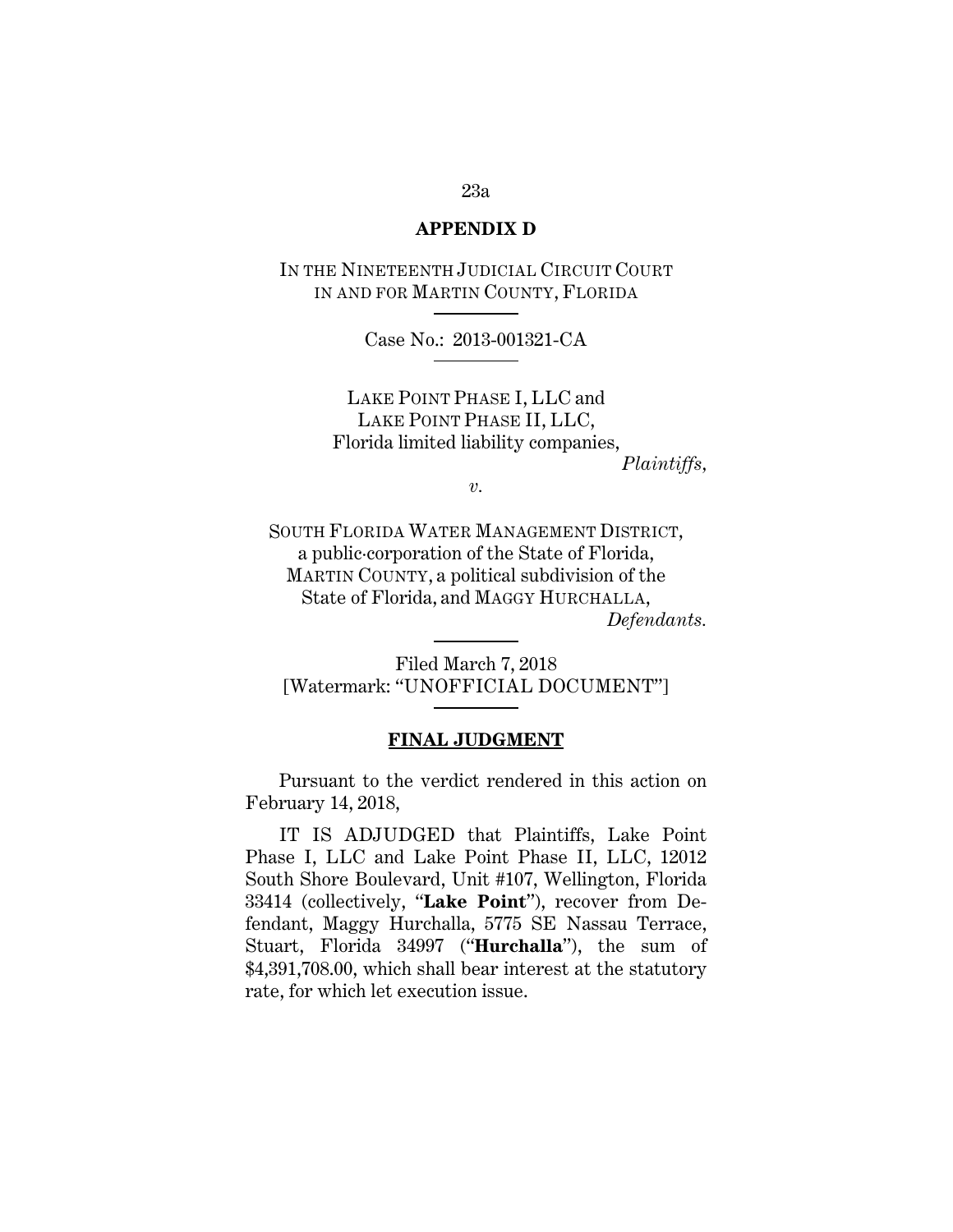IT IS FURTHER ORDERED AND ADJUDGED that Hurchalla shall complete under oath Florida Rule of Civil Procedure Form 1.977 (fact information sheet), including all required attachments, and serve it on the Lake Point's attorney within 45 days from the date of this final judgment, unless the final judgment is satisfied or post-judgment discovery is stayed.

This Court reserves jurisdiction to consider an award of attorneys' fees and/or costs, if any is entitled.

**DONE and ORDERED** in Stuart, Martin County, Florida this 28 day of February, 2018.

> /s/ William L. Roby William L. Roby Circuit Court Judge

cc: Counsel of Record [handwritten: BH via e-service]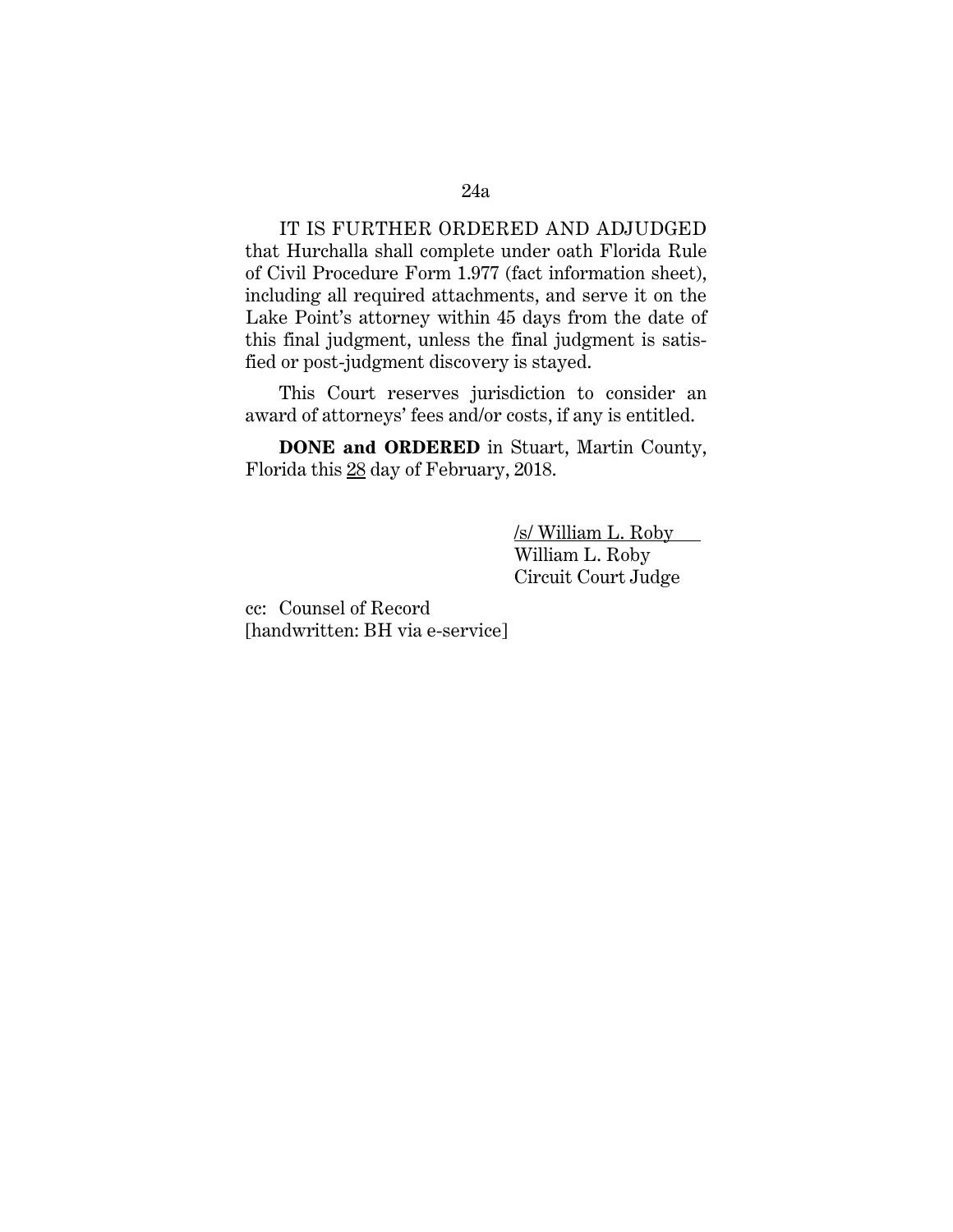## **APPENDIX E**

IN THE NINETEENTH JUDICIAL CIRCUIT COURT IN AND FOR MARTIN COUNTY, FLORIDA

Case No.: 2013-001321-CA

LAKE POINT PHASE I, LLC and LAKE POINT PHASE II, LLC,

*Plaintiffs,*

*v.* 

SOUTH FLORIDA WATER MANAGEMENT DISTRICT, MARTIN COUNTY, and MAGGY HURCHALLA, *Defendants.* 

Filed February 14, 2018

## **JURY VERDICT FORM**

We, the jury, return the following verdict:

1. Did Defendant Maggy Hurchalla tortiously interfere with the Interlocal Agreement?

 $Yes \checkmark$  No

*If your answer to Question No. 1 is No, please sign and date the Verdict Form. If your answer to Question No. 1 is Yes, please answer Question No. 2.* 

2. What damages do you award the Lake Point Plaintiffs for Maggy Hurchalla's tortious interference?

# \$ 4,391,708.00

## 25a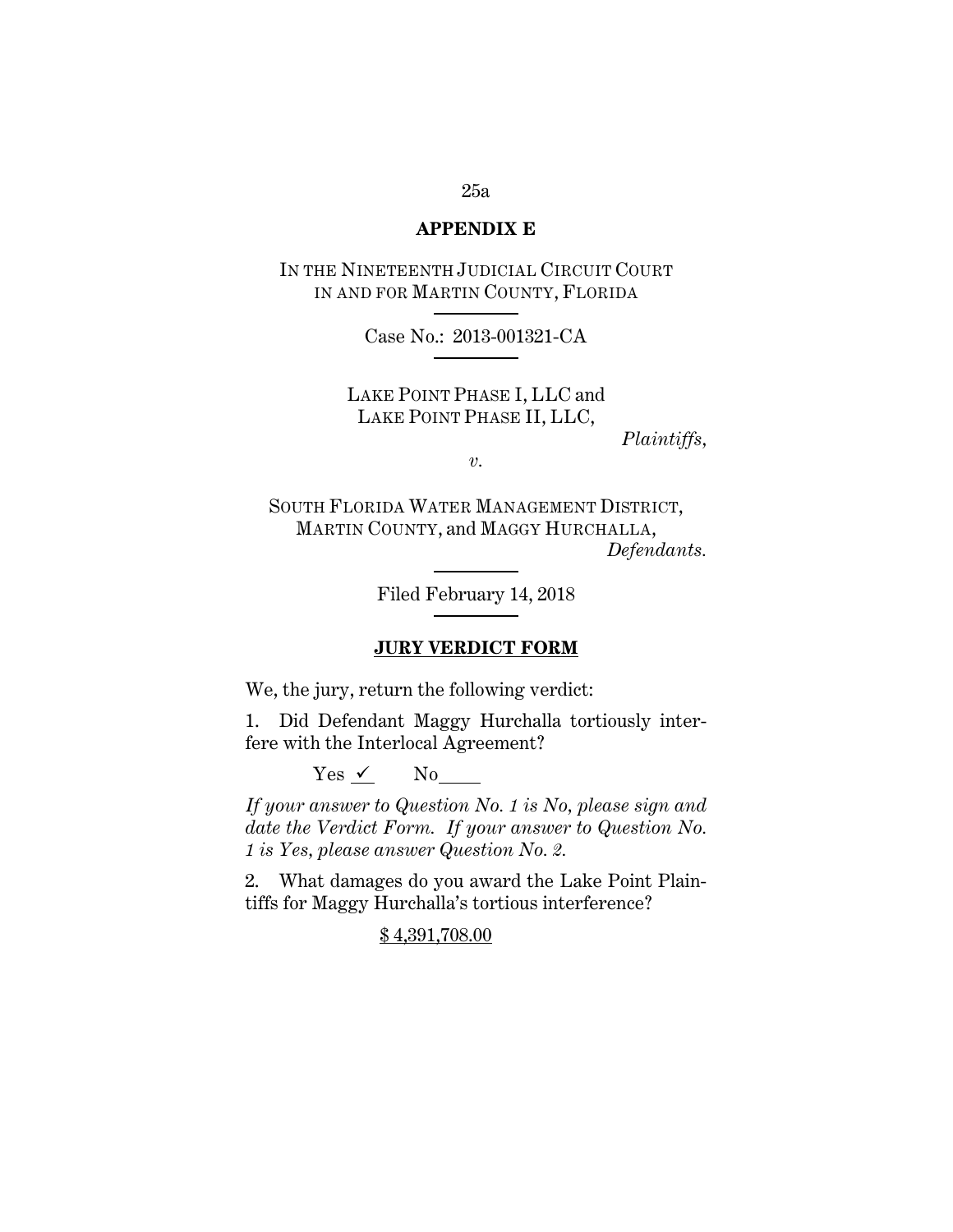# 26a

Please sign and date the Verdict Form.

SO SAY WE ALL, in Martin County, Florida this  $\underline{14}$  day of February, 2018.

> <u>/s/ Steven R. Hursh\_</u> FOREPERSON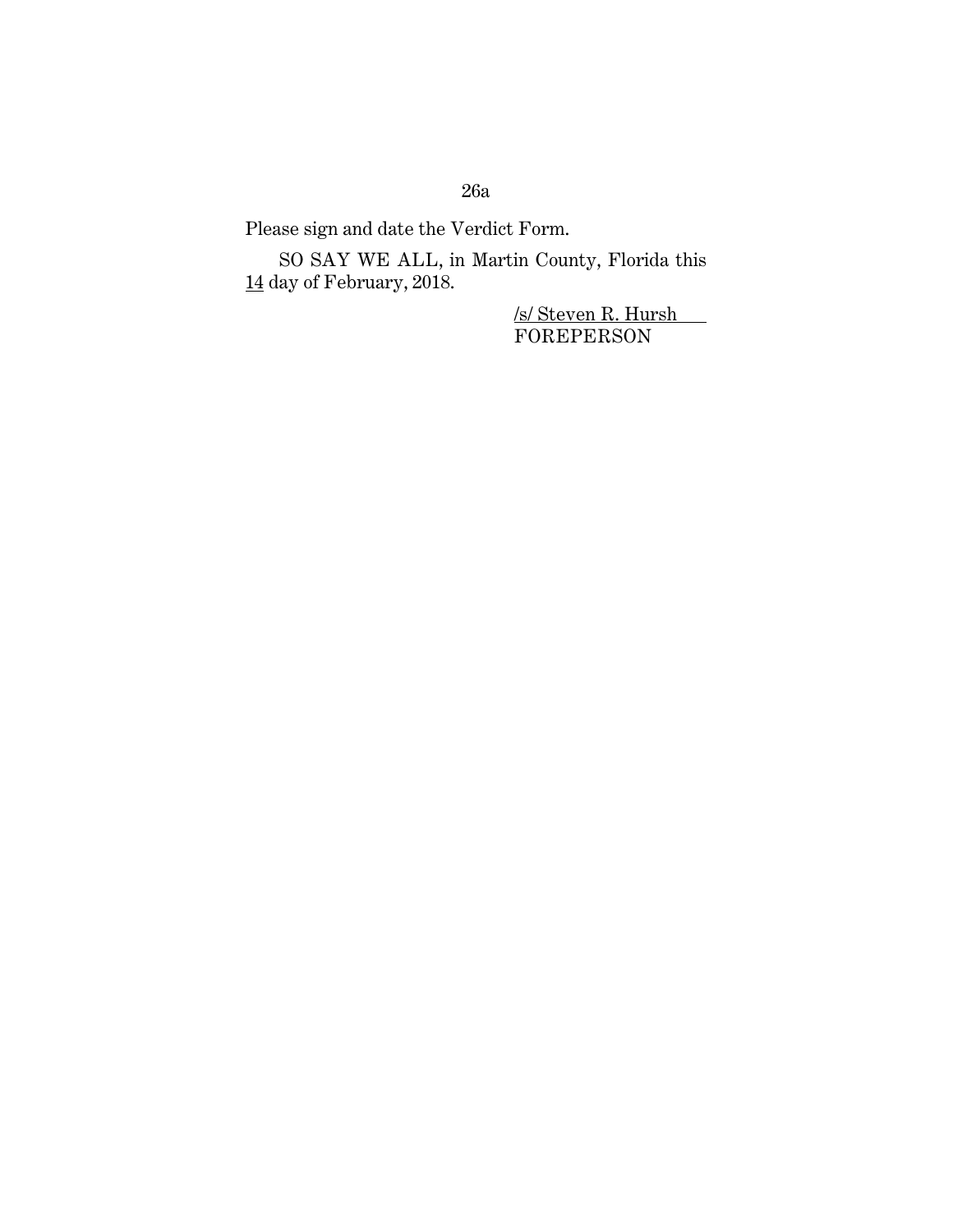# 27a

# **APPENDIX F**

| From:           | Sarah Heard                      |
|-----------------|----------------------------------|
| Sent:           | Friday, January 04, 2013 3:34 PM |
| To:             | 'pockethouse@yahoo.com'          |
| Subject:        | FW: Lake Pt                      |
| Follow Up Flag: | Follow up                        |
| Flag Status:    | Flagged                          |

## fyi

From: Maggy Hurchalla [mailto:mhurchalla@hotmail.com] Sent: Friday, January 04, 2013 9:48 AM To: Sarah Heard; efielding@martin.fl.us; Doug Smith; Anne Scott; John Haddox; Taryn Kryzda Subject: Lake Pt

Dear Commissioners,

I've reviewed the agenda packet in regard to Lake Point.

The project has a strange history.

It was first noticed when a newspaper story reported that the SFWMD was planning to buy the site at twice its appraised value. A firestorm of controversy arose since there were other important CERP land purchases in need of funding. There was NO public knowledge of any plan, concept or idea that required purchase of the Lake Point property.

It next appeared in May of 2007 as an application for a Polo Club residential subdivision. They explained that it wasn't really a rock mine but they had to remove all the rock from the site because it might hurt the horses hooves. They promised to preserve all the wetlands and provided a Preserve Area Management Plan. At first they said they had to haul off 600,000 cu yds of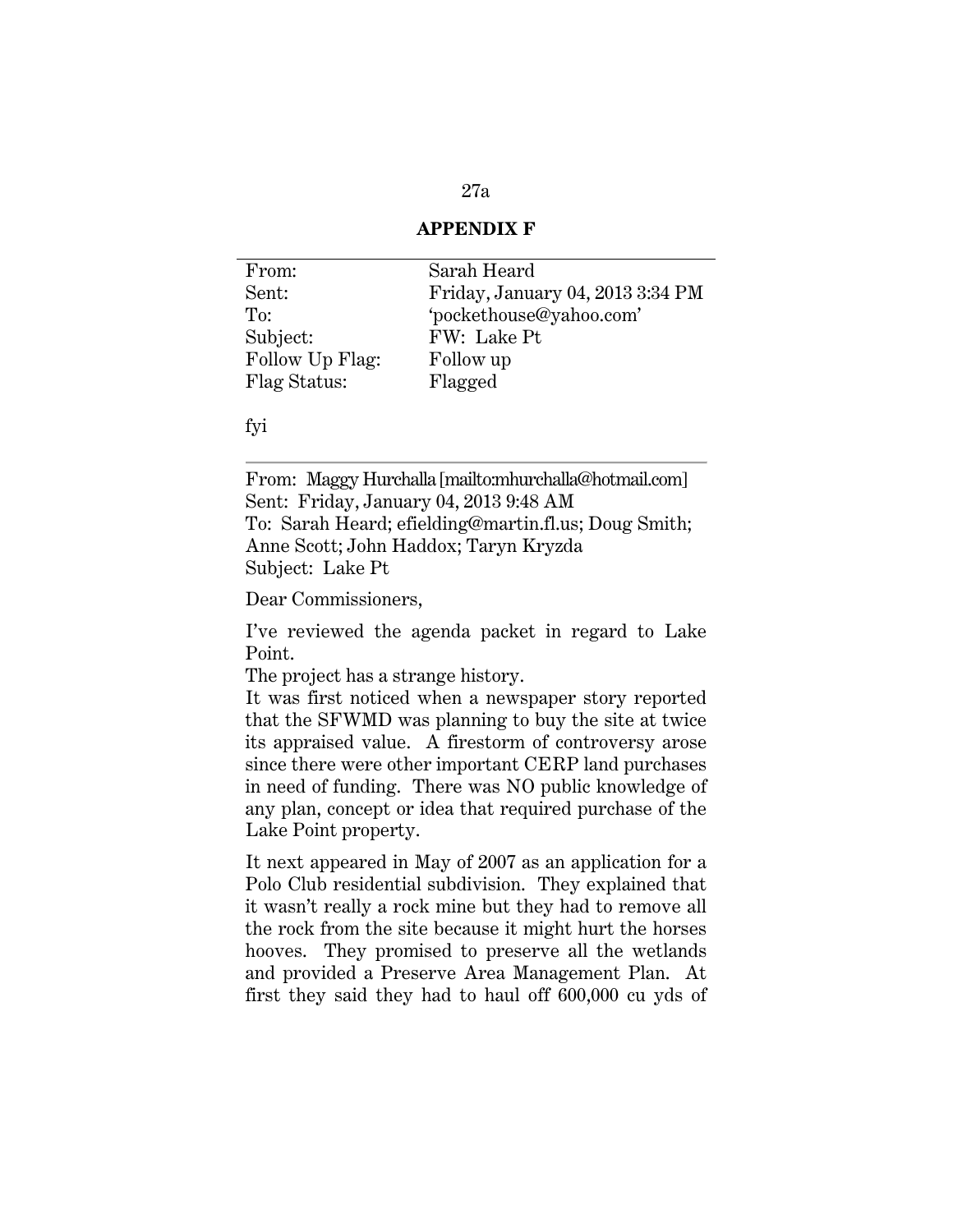rock. In Dec of 2007 they discovered they had to haul off 2 million cu yds of rock.

A year and a half later in Nov of 2008 the SFWMD and the owner entered into an agreement that said it wasn't a Polo Club. It was a rock mine that would reduce dirty discharges from the St. Lucie Canal by diverting water from the canal and storing it.

The engineer for the project asserted that it had the same unique geology as the rockpits in Palm Beach County that were purchased to store water.

On further questioning staff of the water management district admitted that "unique geology" was not the reason for the deal. It is plain old porous limestone. That is why it is valuable for rock mining. A rockpit in permeable limestone does not store water. If you pump water out the pit fills from the surrounding aquifer and the adjacent St. Lucie Canal. If you pump water in, it leaks rapidly back into the canal. Pumping costs money. If it doesn't stay stored in the rockpit it doesn't do you any good.

At that point the District staff continued to suggest some vague storage value but changed the emphasis to the STA that would be built on site at the completion of the project in 20 years. A study was to follow that documented the benefits. That study has not been provided. There does not appear to be any peer review by the CERP team to verify benefits from the rockpit.

Rather suddenly, the site became a "Public Works Project". Ch 14 of the comp plan allows public works projects to avoid the normal review process.

Attached are the criteria for being designated a Public Works Project. The project does not appear to qualify. It was not in the County's Capital Improvement Plan. It is not in a Primary or Secondary urban service district.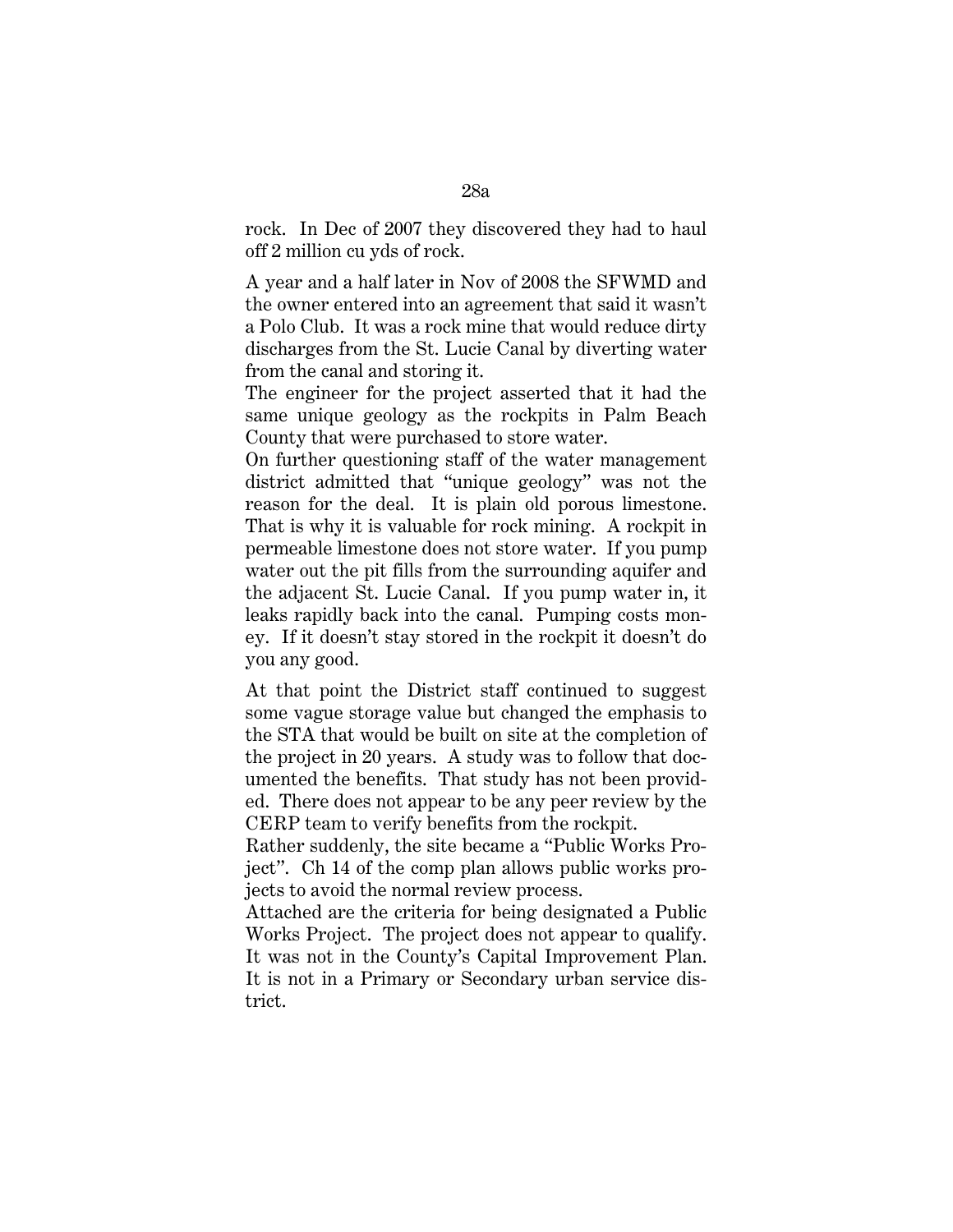The reason for calling it a Public Works Project appeared to be that the owner no longer wanted to keep his promise about preserving wetlands. There were wetlands on top of some valuable limerock.

The new plan for the "Public Works Project" destroys 60 acres of wetlands.

But making money for a rock mine is not the stated reason for granting exceptions for Public Works Projects.

First of all, it has to qualify, which it doesn't.

Secondly, the county has to produce an analysis that shows it is the only practical alternative. That analysis requires the county to analyze co-locating the facility at a similar site nearby.

Across the St. Lucie Canal east of the project is the massive 30,000 Acre Foot above ground reservoir that, along with a stormwater treatment area, is part of the approved Indian River Lagoon component of CERP. It has excess land where additional STA acreage could be located. That complex is under construction.

The Lake Point project has been touted as "every little bit helps." But,

- It won't be built for 20 years
- Neither the storage nor the treatment benefits have been documented
- The operating cost for a tiny inefficient facility make it cost prohibitive

But it's free!

There is no free lunch.

This project, for reasons I don't pretend to understand, has been fast tracked and allowed to violate the rules based on the supposition that it might help the river. At best it won't do anything for 20 years.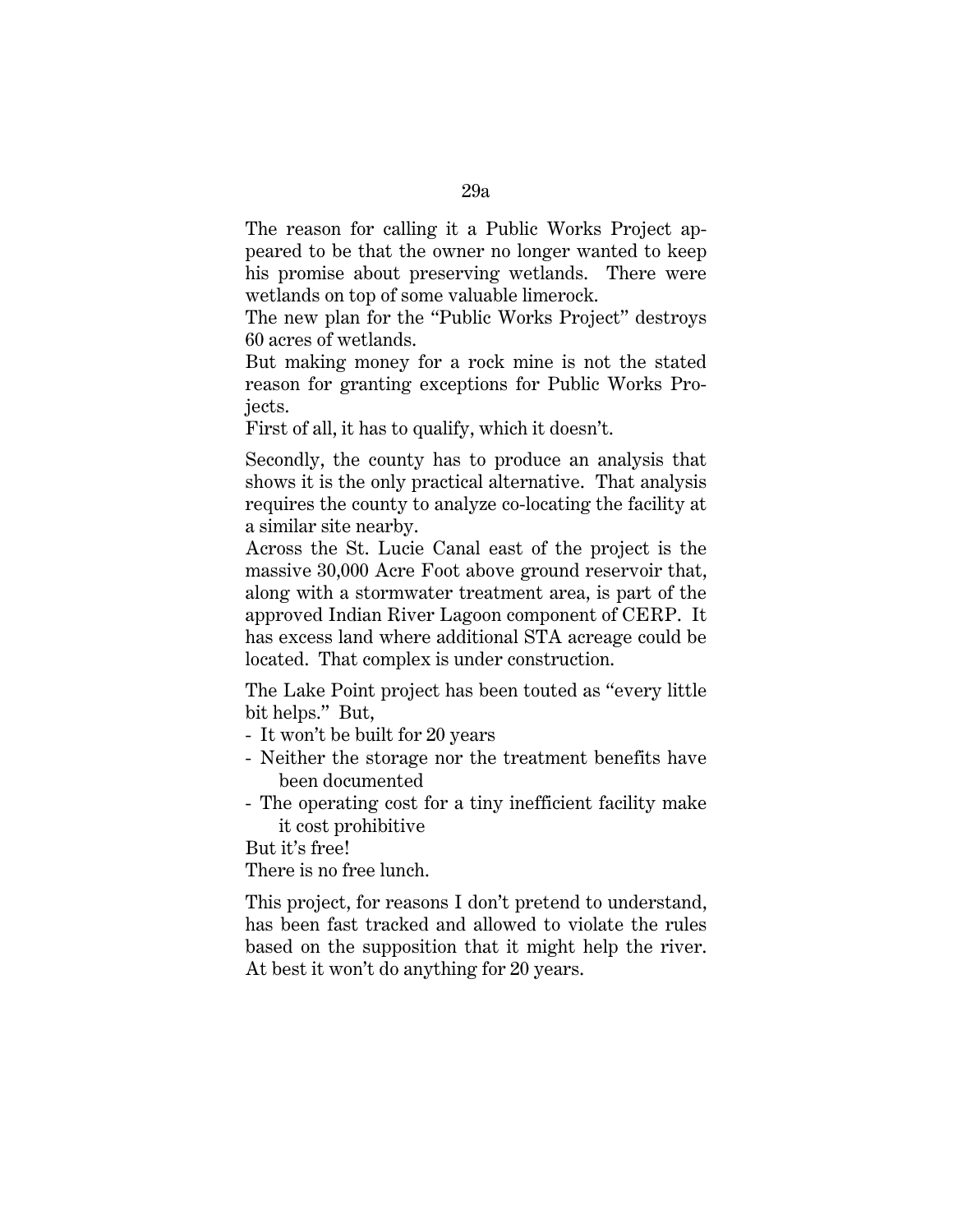At worst, the owner may take all the benefits and walk away with the property.

The contract has a reverter clause. If the county or the SFWMD halts mining at ANY time, the property reverts to the owner. That clause appears to make it practically impossible to enforce any of the contract conditions on behalf of the public.

The story drags on.

In 2008 the owner and the SFWMD agreed it was a rockmine and not a residential subdivision. That seemed logical since the proposed subdivision lots were being dug up. They entered into a contract that said that half of the 2000 acres would be a rockpit and the other half might eventually be an STA.

But in March 2009 the Martin County Commission gave a three year extension to complete work on the Polo Club residential subdivision. In Nov. 2009 they changed the conditions on the subdivision approval so that hauling could take place 24 hours a day. Then at the end of 2011 they extended the life of the subdivision approval to 2014. Why?

By now everyone had a contract saying it was a rockpit and not a subdivision.

The project continued to get favorable treatment. The contract states that a \$.05 per cu yd "environmental fee" will be assessed starting one year after DEP approval. It wasn't. Someone decided that the contract really meant to say "after DEP and Corps approval". Since they needed the Corps permit to destroy the wetland the collection date was deferred for a year.

Even with the year long delay the county had the option after the Corps permit was issued in Jan., 2012, to collect on a quarterly basis. Someone chose not to. None of those fees have been collected yet.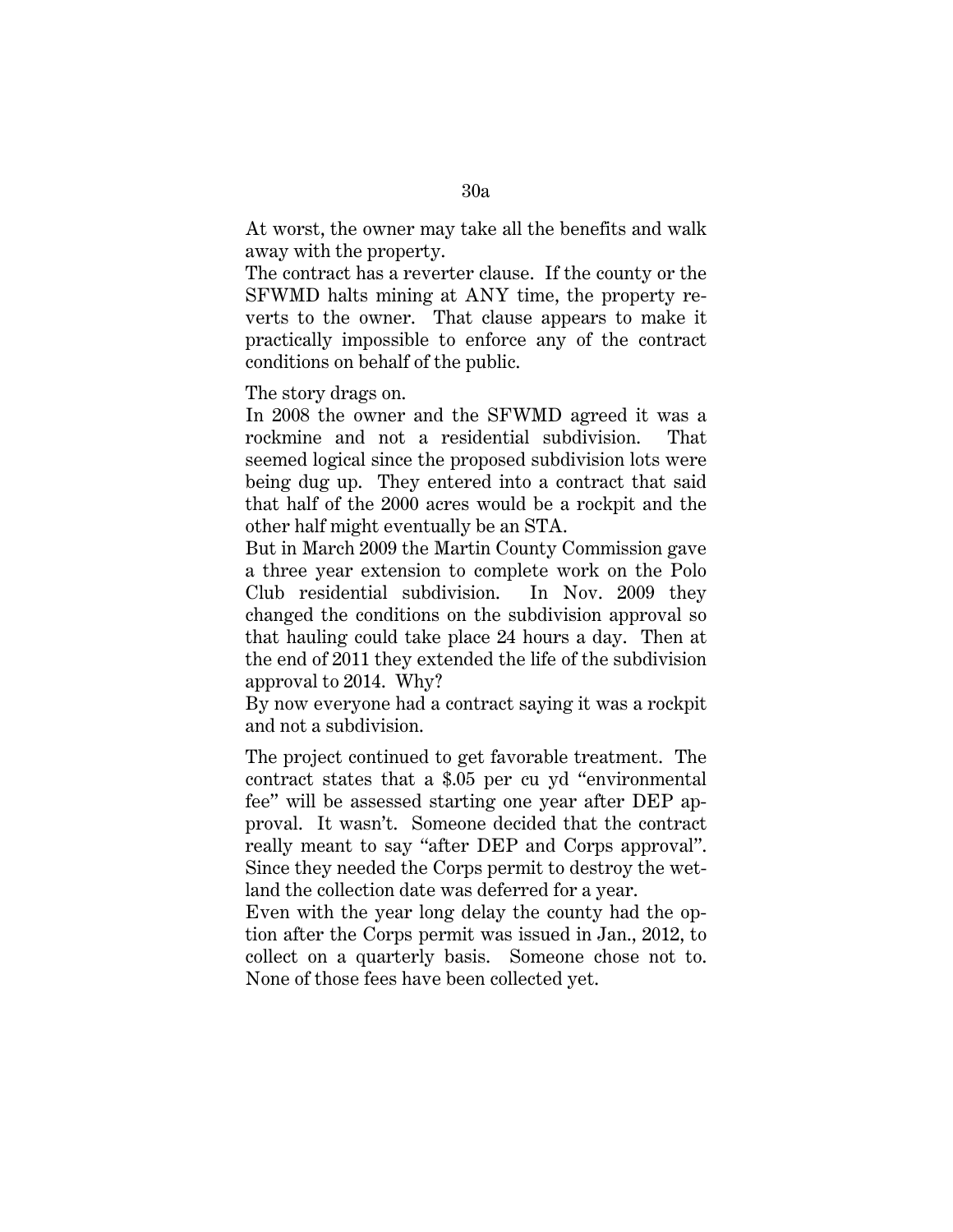The engineering department gets quarterly reports on how many trucks left the property. There is no mention of any survey of the excavation to assure that depth and slope regulations are being followed. There is no discussion of the fact that mining seems to be taking place immediately adjacent to wetlands. There seems to be activity to assure that dewatering for excavation will not destroy wetlands during the twenty years of mining.

The Corps permit suggests that the lakes will be a maximum of 20ft deep. That is part of the contract with Martin County. I talked to the Corps. I was told that the 20ft is "for illustrative purposes only." The Corps permit does not limit the lakes to 20ft depths. The only limit is that excavation should not go below 9ft below sea level in one lake and 7ft below sea level in the other. Do the math. This would put a 20ft lake at 11ft above sea level. The adjacent canal is a 15ft. The ground level is at 22ft. The wetland water tables are at 18ft to 21.9ft above sea level.

Finally, in Dec. 2012, the staff actually looked at the project and inspected the site.

The report is confusing. It does note various failures in the process. It then concludes: "No Board action is necessary."

Based on the history of the project, it would appear that SOME Board action is necessary. If Everglades Restoration becomes a game of special favors for special projects while we pretend to restore the river, we will lose credibility and we will lose the St. Lucie River.

Based on the staff's report, it's impossible to say what action the Board SHOULD take.